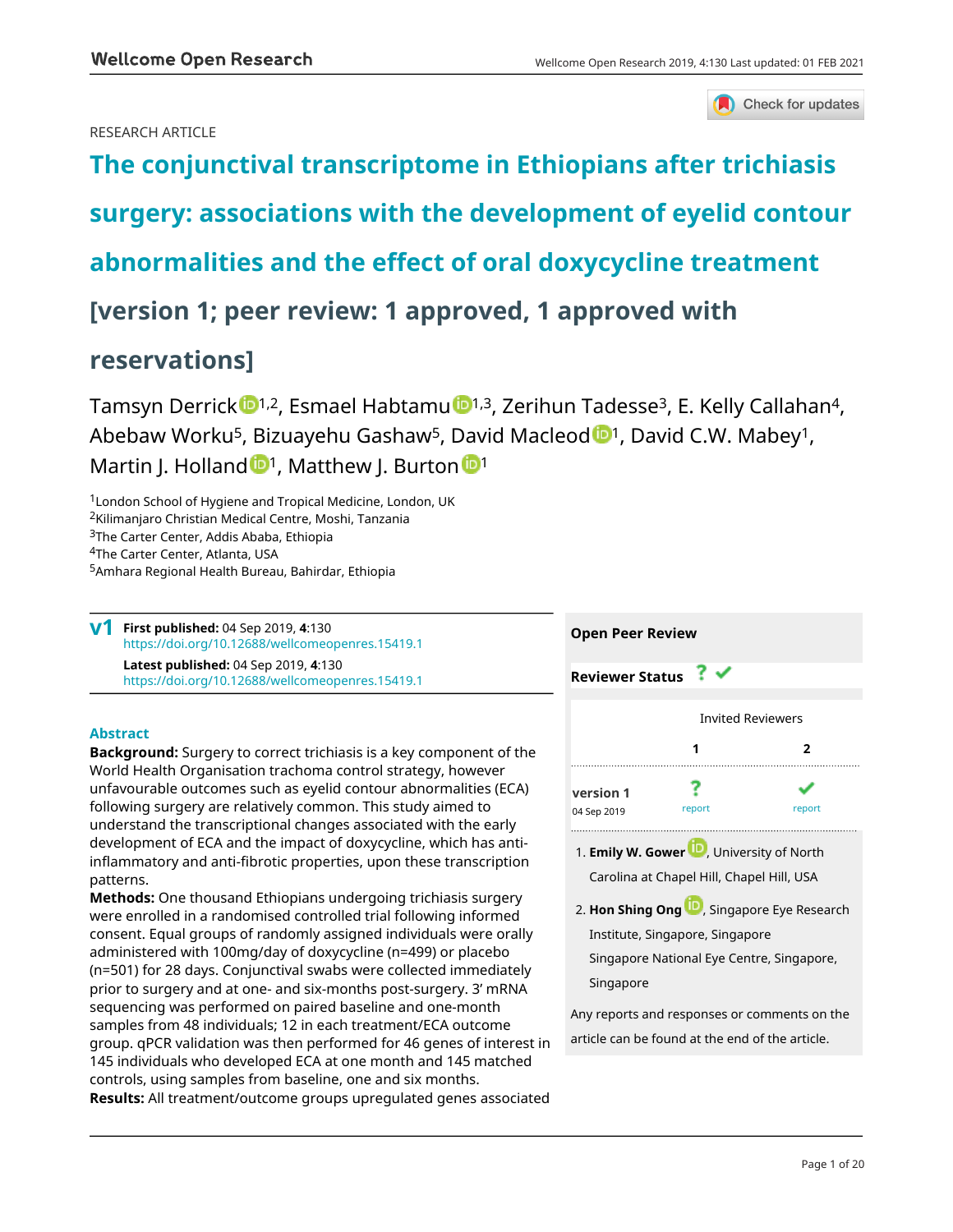with wound healing pathways at one month relative to baseline, however no individual differences were detected between groups. The summed expression of a highly coexpressed cluster of pro-fibrotic genes was higher in patients that developed ECA in the placebo group relative to controls. qPCR validation revealed that all genes in this cluster and a number of other pro-inflammatory genes were strongly associated with ECA, however these associations were not modulated by trial arm.

**Conclusions:** The development of post-operative ECA is associated with overexpression of pro-inflammatory and pro-fibrotic genes including growth factors, matrix metalloproteinases, collagens and extracellular matrix proteins. There was no evidence that doxycycline modulated the association between gene expression and ECA.

### **Keywords**

Trichiasis, conjunctiva, eyelid contour abnormalities, post-operative, scarring, inflammation, doxycycline

#### **Corresponding author:** Tamsyn Derrick [\(tamsyn.derrick@lshtm.ac.uk](mailto:tamsyn.derrick@lshtm.ac.uk))

**Author roles: Derrick T**: Conceptualization, Data Curation, Formal Analysis, Investigation, Methodology, Project Administration, Validation, Visualization, Writing – Original Draft Preparation; **Habtamu E**: Conceptualization, Data Curation, Methodology, Project Administration, Resources, Writing – Review & Editing; **Tadesse Z**: Data Curation, Project Administration, Resources, Writing – Review & Editing; **Callahan EK**: Data Curation, Project Administration, Resources, Writing – Review & Editing; **Worku A**: Project Administration, Resources, Writing – Review & Editing; **Gashaw B**: Project Administration, Resources, Writing – Review & Editing; **Macleod D**: Conceptualization, Formal Analysis, Methodology, Validation, Visualization, Writing – Review & Editing; **Mabey DCW**: Conceptualization, Funding Acquisition, Supervision, Writing – Review & Editing; **Holland MJ**: Conceptualization, Formal Analysis, Funding Acquisition, Methodology, Resources, Supervision, Writing – Review & Editing; **Burton MJ**: Conceptualization, Data Curation, Formal Analysis, Funding Acquisition, Methodology, Project Administration, Resources, Supervision, Writing – Review & Editing

**Competing interests:** No competing interests were disclosed.

**Grant information:** This work was funded by Wellcome [098481].

*The funders had no role in study design, data collection and analysis, decision to publish, or preparation of the manuscript.*

**Copyright:** © 2019 Derrick T *et al*. This is an open access article distributed under the terms of the [Creative Commons Attribution License](http://creativecommons.org/licenses/by/4.0/) , which permits unrestricted use, distribution, and reproduction in any medium, provided the original work is properly cited.

**How to cite this article:** Derrick T, Habtamu E, Tadesse Z *et al.* **The conjunctival transcriptome in Ethiopians after trichiasis surgery: associations with the development of eyelid contour abnormalities and the effect of oral doxycycline treatment [version 1; peer review: 1 approved, 1 approved with reservations]** Wellcome Open Research 2019, **4**:130 <https://doi.org/10.12688/wellcomeopenres.15419.1>

**First published:** 04 Sep 2019, **4**:130 <https://doi.org/10.12688/wellcomeopenres.15419.1>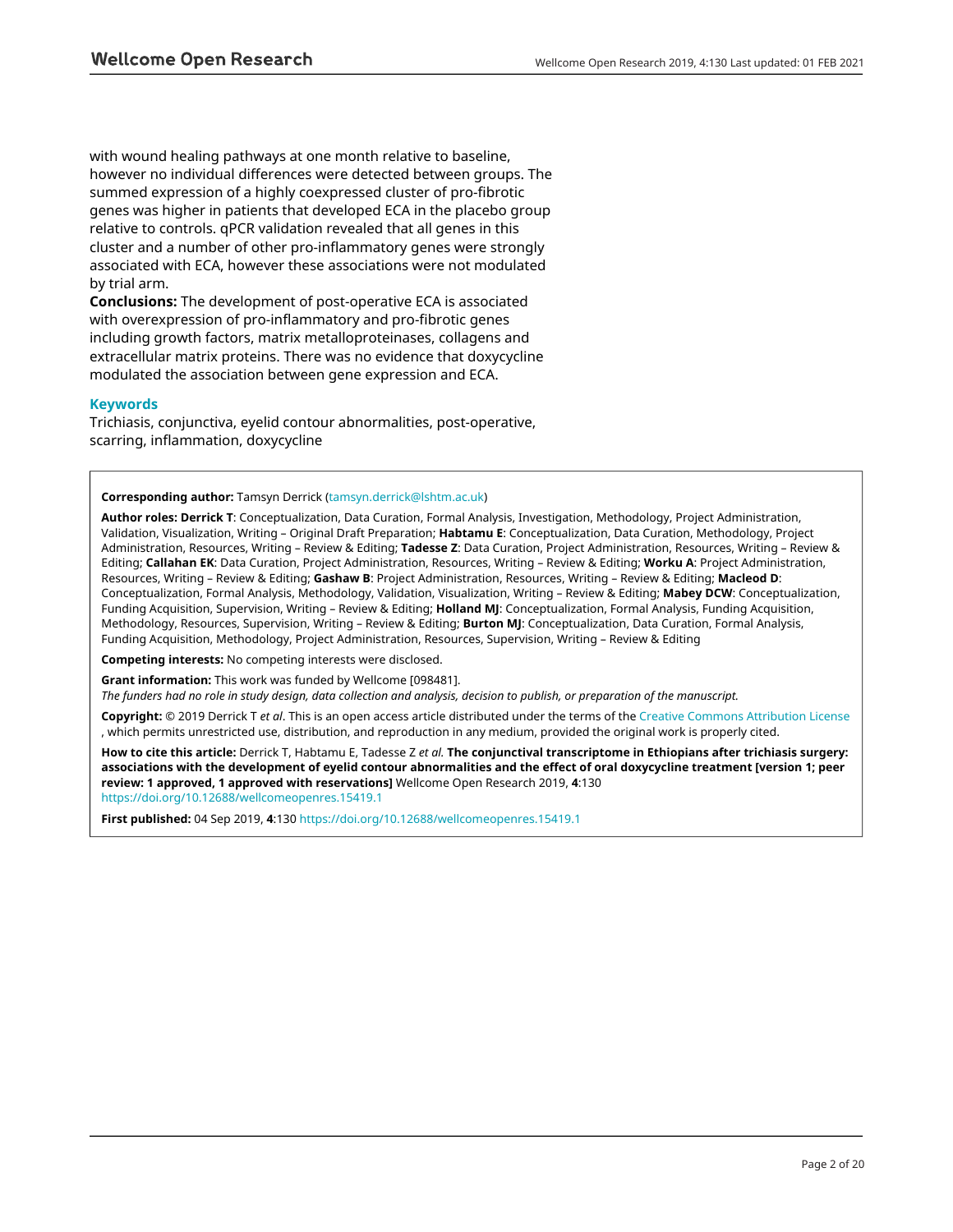#### **Introduction**

Trachoma is a neglected tropical disease and the world's leading infectious cause of blindness. Disease is initiated during childhood by repeated infection of the conjunctival epithelium with the intracellular bacterium *Chlamydia trachomatis*. This can lead to recurrent episodes of pathological inflammation which persist throughout the lives of some individuals and are a major risk factor for the development of scarring<sup>[1](#page-13-0)</sup>. Scarring of the tarsal conjunctiva causes the lid margin and eyelashes to turn inwards, known as entropion and trichiasis, respectively, such that the lashes brush against the cornea causing mechanical damage, pain and ultimately blindness. In 2017 over 200,000 people worldwide were managed for trichi-asis; the disease is found predominantly in sub-Saharan Africa<sup>[2](#page-13-0)</sup>. Trachomatous inflammation and scarring can progress in the absence of detectable chlamydial infection<sup>1,3</sup>, therefore it is expected that trichiasis surveillance and management provisions will be required for many years in formerly endemic districts.

Trachoma is controlled at the population level through implementation of the SAFE Strategy: **S**urgery to correct trichiasis, **A**ntibiotics for infection control, and **F**acial cleanliness and **E**nvironmental improvements to prevent infection transmission. However, recurrence rates following trichiasis surgery range between 12–22% within 12 months and unfavourable outcomes such as the development of eyelid contour abnormalities (ECA) following surgery are relatively common, occurring in around 10% of patients<sup>4,5</sup>.

ECA involves notching or distortion of the eyelid margin. When ECA is severe the eyelid may no longer cover the globe of the eye when closed (lagophthalmos), increasing the risk of corneal damage and vision loss<sup>[6](#page-13-0)</sup>. Unfavourable aesthetic outcomes such as ECA may also dissuade patient's friends or relatives from undergoing trichiasis surgery and may be stigmatising<sup> $7-9$ </sup>. The pathophysiology of ECA is unknown, although it is likely due to an aberrant post-operative wound healing response involving excessive fibrosis and contraction of the tarsal conjunctiva. Previous studies have shown that a number of innate epithelial pro-inflammatory mediators (*IL1B, S100A7, CXCL5*), matrix factors (*SPARCL1, CTGF*, collagens) and matrix metalloproteinases (MMPs 7, 9, 12) are associated with progressive trachomatous scarring, trichiasis and recurrence post-surgery<sup>[1,10,11](#page-13-0)</sup>. MMPs are thought to facilitate fibrosis through remodelling the extracellular matrix (ECM) and enabling inflammatory cell infiltration. Failure of glaucoma filtration surgery is associated with excessive ECM deposition and contraction of subconjunctival tissue $12$ , and a number of collagen genes were found to be upregulated in the conjunctivae of patients with fibrotic outcomes following glaucoma surgery<sup>13</sup>. These pro-inflammatory and matrix factors may also have a role in the development of ECA.

Doxycycline is a tetracycline-based antibiotic that is used clinically to treat sexually transmitted *C. trachomatis* infection. Several reports have presented evidence that doxycycline reduces inflammatory gene expression $14-17$  and it inhibits MMPs by reducing their expression, blocking their activation

and inhibiting protease activity through directly binding zinc and calcium ions in the catalytic site<sup>[18](#page-13-0)</sup>. Doxycycline is used clinically to reduce inflammation and prevent fibrosis in diseases including rosacea, idiopathic pulmonary fibrosis and corneal erosion<sup>19–21</sup>. Li and colleagues presented data showing that doxycycline inhibited matrix remodelling and contraction and reduced MMP expression in primary fibroblasts isolated from individuals undergoing trichiasis surgery $22$ . These data therefore suggest that doxycycline could have a protective effect against the development of recurrent trichiasis and ECA.

In order to address this question a randomised, double-blind, placebo-controlled trial was conducted to determine the impact of doxycycline treatment on post-operative trichiasis. One thousand Ethiopians eligible for trichiasis surgery were enrolled in the trial and the findings have been published in full elsewhere<sup>5</sup>. Surprisingly, the cumulative proportion of individuals who developed recurrent trichiasis by 12 months after surgery was the same in both groups; 58/498 (12%) in the doxycycline group and 62/501 (12%) in the placebo group. There was also no difference in the proportion of individuals with mild, moderate or severe ECA at one, six or twelve months.

This study sought to understand the transcriptional changes associated with the early development of ECA following trichiasis surgery and the impact of doxycycline upon these transcription patterns. It was nested within the overall clinical trial and took place in parallel.

#### **Methods**

#### **Ethics**

This study was approved by the ethics committee of the London School of Hygiene & Tropical Medicine, Emory University Institutional Review Board, the Ethiopian National Health Research Ethics Review Committee and the Ethiopia Food, Medicine and Healthcare Administration and Controls Authority. The study was conducted in accordance with the Declaration of Helsinki and the International Conference on Harmonisation–Good Clinical Practice guidelines. Written informed consent or a witnessed thumbprint was requested from all study participants following detailed explanation of the study in Amharic.

#### Surgery and examination

One thousand Ethiopians eligible for trichiasis surgery were enrolled in a randomised, double blind, placebo-controlled trial (registered with the Pan African Clinical Trials Registry, trial number PACTR201512001370307, registration date 29<sup>th</sup> November 2015, registration URL: [https://pactr.samrc.ac.za/](https://pactr.samrc.ac.za/TrialDisplay.aspx?TrialID=1370) [TrialDisplay.aspx?TrialID=1370\)](https://pactr.samrc.ac.za/TrialDisplay.aspx?TrialID=1370). Eligible individuals had evidence of trichiasis (one or more lashes touching the eye or evidence of epilation) and trachomatous scarring of the tarsal conjunctiva, were aged  $\geq$  18 years and had not had previous trichiasis surgery. Trichiasis surgery was performed using the posterior lamellar tarsal rotation (PLTR) procedure by experienced nurse-surgeons who had recently undergone refresher training. All study participants received 1% tetracycline eye ointment for self-administration twice a day for two weeks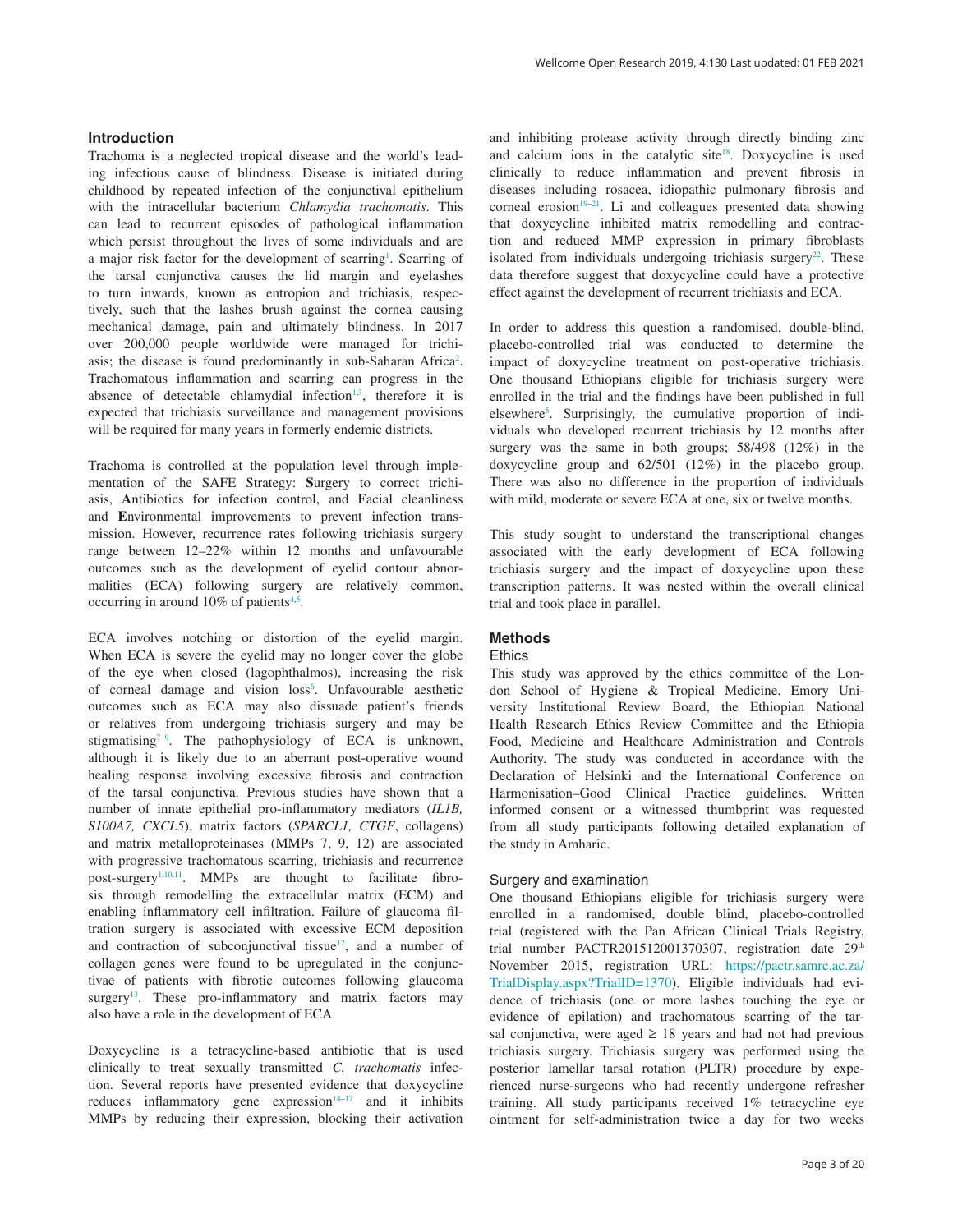post-surgery. Participants were randomly assigned (1:1) to receive either 100mg/day doxycycline or 100mg/day placebo, orally administered, for 28 consecutive days after surgery.

Study participants were examined at baseline (immediately prior to surgery), 10 days, one month, six months and twelve months post-surgery. Examinations were performed by two standardised examiners with very strong agreement on primary outcome (k=0.92) (at baseline and twelve months (EH) and at one and 6 months), using 2.5X loupes and a torch. Clinical signs of trachoma (follicles, papillae and cicatrice; FPC) were graded using the detailed WHO grading system $^{23}$  $^{23}$  $^{23}$ . Clinical signs or evidence of trichiasis, epilation and corneal scarring were recorded as previously described<sup>[5](#page-13-0)</sup>. At baseline, scarring was graded using the detailed FPC grading system, whereas after surgery scarring was graded using the post-operative scarring grading system<sup>24</sup>. Sutures were removed on day 10. The primary outcome of the overall trial was the cumulative proportion of individuals who developed post-operative trichiasis by 12 months. Post-operative trichiasis was defined as minor (1–5 eyelashes touching the eye or evidence of epilation in less than a third of the eyelid margin) or major (≥6 eyelashes touching the eye or evidence of epilation in a third or more of the eyelid margin). ECA at one, six or 12 months was included as a secondary trial outcome. ECA was graded as previously described<sup>4,6</sup>: mild (vertical deviation from the natural contour less than 1 mm in height and affecting more than one third of horizontal eyelid length); moderate (vertical deviation from the natural contour 1–2 mm in height or affecting one third to two thirds of horizontal eyelid length) and severe (vertical deviation from the natural contour more than 2 mm in height or a defect more than two thirds the horizontal eyelid length). Mild ECA is considered clinically non-significant whereas moderate and severe ECA are considered clinically significant. Drug adherence was monitored through interviews and by counting the number of capsules remaining. Full trial details and results are published elsewhere<sup>[5](#page-13-0)</sup>.

# Sample collection

Swabs from the tarsal conjunctiva were collected at baseline and at one, six- and twelve-months post-surgery. A sterile polyester swab (Puritan) was passed across the conjunctival surface four times, with a quarter-turn on each pass. Swabs were stored in RNAlater (Thermo Fisher Scientific) at 4°C overnight and then long-term at -80°C. Swabs were shipped (on dry ice) to Kilimanjaro Christian Medical Centre (KCMC), Tanzania for processing. RNA and DNA were extracted from swabs using Norgen RNA/DNA purification kit (Norgen Biotek) following manufacturer's instructions.

# Chlamydia trachomatis testing

DNA samples were tested for *C. trachomatis* using a published qPCR assa[y25](#page-14-0). Samples were tested in duplicate using the triplex assay which detects a human endogenous control gene (*RPP30*), *C. trachomatis* plasmid (pORF2) and chromosomal (*omcB*) targets. Each reaction of 20μl contained 10μl TaqMan Multiplex Master Mix (Thermo Fisher Scientific), 300nM of each primer and probe (Thermo Fisher Scientific), 4μl water and 4μl sample DNA. Samples were tested on a ViiA7 thermal cycler (Thermo Fisher Scientific) with the following conditions: a 20 second hold at 95°C, followed by 40 cycles of 95°C for one second and 60°C for 20 seconds. Samples were determined *C. trachomatis* positive if *RPP30* and both chlamydial targets (pORF2 and *omcB*) were positive in either or both replicates. Target concentration was calculated by extrapolating from a standard curve.

# 3'RNA sequencing

3'RNA sequencing was performed on paired baseline and onemonth samples from 48 individuals; 12 in each treatment/ outcome group (Placebo-Good outcome, Placebo-Poor outcome, Doxycycline-Good outcome, Doxycycline-Poor outcome). All 48 individuals had moderate trachomatous scarring and no eyelid distortion at baseline (Detailed FPC scarring grade 2). Individuals with Poor outcomes had scarring distortion (SC4 or SC5) at one and six months, grade 2 or 3 ECA at one month, and grade 1, 2 or 3 ECA at six months. Individuals with Good outcomes had no scarring distortion or ECA at one and six months. Potential participants were selected at random (randomisation was performed in STATA v15) from each of the four treatment/outcome groups.

Library preparation was performed using QuantSeq 3' mRNA-Seq Library Prep Kit FWD for Illumina (Lexogen GmbH, Austria), following the manufacturer's instructions. 3' RNA sequencing generates one read per transcript at the 3' end of polyadenylated mRNA and maintains strand-specificity. Sample RNA concentration was measured using Qubit HS RNA kits (Thermo Fisher Scientific) and RNA quality was tested using Agilent RNA 6000 Pico chips (Agilent Technologies, USA). Sample concentrations were normalised to 10ng/μl and 5μl RNA was used for library preparation. The PCR Add-on kit (Lexogen GmbH) was used during sample preparation to generate libraries that were not under or over-cycled. Final library concentration was tested using Agilent DNA chips and libraries were normalised to 6nM prior to pooling. Libraries were shipped to Lexogen GmbH for quality control and sequencing on two lanes of an Illumina HiSeq (Illumina).

Bam files were converted to FastQ using Picard and FastQ files were uploaded to BlueBee Genomics Platform (Blue-Bee). FastQ files were trimmed and quality filtered using the default Integrated QuantSeq FWD workflow. In brief, Bbduk was used to trim low-quality tails, adapter contamination and polyA read-through, reads were aligned to human genome version GRCh38.77 using STAR Aligner and reads were counted using HTSeq-count with kit-specific options. Raw and processed RNAseq data are deposited within the NCBI GEO public database (accession number GSE135455).

# Gene expression

Of the 1000 participants in the clinical trial, a total of 145 had developed moderate or severe ECA (grade 2 or 3) at the one-month time-point<sup>5</sup>. These  $145$  individuals and  $145$  age, sex and trial arm matched individuals without ECA (none or mild ECA (grade 0 or 1)) at one month were selected for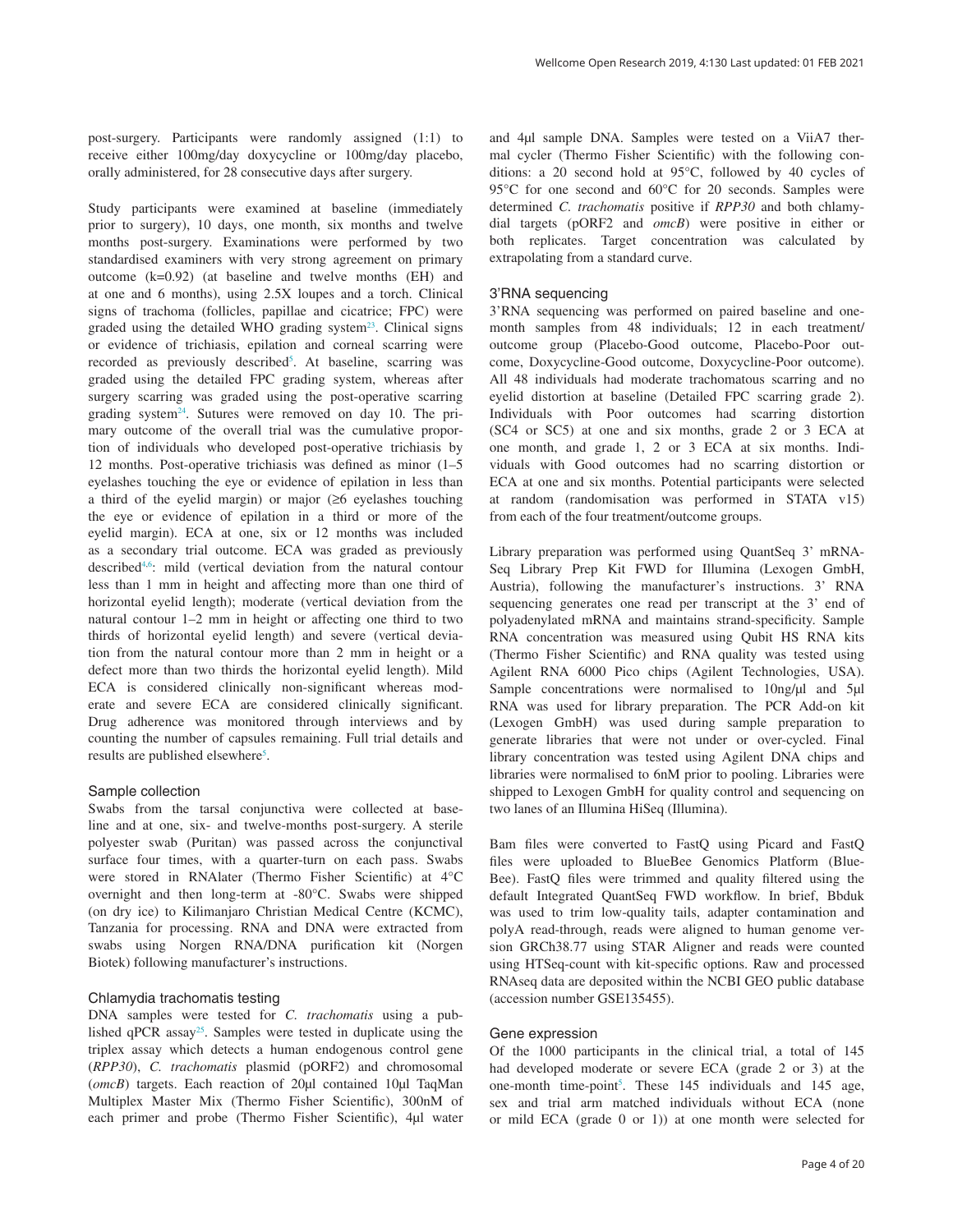qPCR validation of gene expression, using samples from baseline, one month and six months; making a total of 870 samples.

RNA was converted to cDNA using SuperScript VILO cDNA synthesis kits (Thermo Fisher Scientific) following the manufacturer's instructions. The relative abundance of 46 genes of interest and endogenous control genes HPRT1 and GAPDH were quantified in each sample by qPCR using TaqMan Microfluidic 384-well Array Cards (Thermo Fisher Scientific). qPCR was performed using TaqMan Universal Master Mix (Thermo Fisher Scientific) on a ViiA7 thermal cycler following the manufacturer's instructions. Genes of interest were selected based on 3'RNA sequencing results, those hypothesised to be involved in the pathogenesis of scarring trachoma and genes reported to be immunomodulated by doxycycline<sup>1,10,14-17,22,26,27</sup>.

After running the first 239 samples and noting poor amplification or failure of a number of samples on TaqMan Array Cards, all remaining samples were tested for *HPRT1* expression by single-plex qPCR for quality screening*.* qPCR was performed using a HPRT1 TaqMan Assay (the same as that used on the Array Card (assay ID: Hs02800695\_m1; Thermo Fisher Scientific) and TaqMan Universal Master Mix on a ViiA7 thermal cycler following the manufacturer's instructions. A cycle threshold value of 31 was determined as the screening cut-off based on data from Array Cards that had already been run. Of the 631 remaining samples that had not yet been run on Array Cards, 63 had *HPRT1* qPCR CT values >31. After excluding failed samples and those that did not pass *HPRT1* screening, 772/870 samples remained with gene expression data.

#### Data analysis

*3'RNA sequencing analysis.* Read count data were downloaded from BlueBee and imported to R [\(www.R-project.org](http://www.r-project.org/), R version 3.5.1) for analysis. Read count data were analysed for differential expression using DEseq2, adjusting for sex and ag[e28](#page-14-0). Genes were retained in the analysis that had a read count of 10 or more in 48 or more samples (n=11424). The DEseq2 package internally corrects for library size and a plot of the Cook's distance between samples revealed no sample outliers (data not shown) therefore no samples were excluded from the analyses. Samples were assigned to four groups; doxycycline and good outcome, doxycycline and ECA, placebo and good outcome, placebo and ECA. The differences in gene expression at one month relative to baseline in paired samples from each group was compared initially. The differences in gene expression between baseline and one month within each group were then contrasted between groups in pairwise comparisons. P values were adjusted by the Benjamini and Hochberg method within the DEseq2 package. Principal component analysis was performed within DEseq2 using read count data. The matrix of raw read counts for all 96 samples and 11424 genes was entered into Miru v1.0 [\(https://kajeka.com](https://kajeka.com/); now called Graphia) to investigate clusters of samples with highly correlated expression values. The Pearson correlation cutoff was increased to the maximum possible whilst still retaining all 96 samples (cutoff  $= 0.93$ ).

Genes with an adjusted P value (Padj) <0.1 and FC>1.5 within each group at one month relative to baseline were entered into Gene Set Over-representation analysis in Consensus Path Database (CPDB, [http://consensuspathdb.org](http://consensuspathdb.org/)), using all 11424 genes as background, minimum overlap with input list=2 and P value cutoff=0.01.

The matrix of raw read counts for all 96 samples and 11424 genes was transposed and entered again into Miru to investigate networks of co-expressed genes. Genes were clustered by Pearson correlation coefficient using a cutoff >=0.88. The genes in each cluster were also entered into Gene Set Over-representation analysis in CPDB using 11424 genes as background. For each individual, the read counts for all genes in each cluster were summed, creating a single summative value per cluster. These summative values were then contrasted between one-month post-surgery treatment/outcome groups using linear regression, using the placebo/good outcome group as the reference group and adjusting for baseline (pre-surgery) expression, age and sex.

*qPCR.* Gene expression results were imported into STATA v15 for analysis. Cycle threshold values in each sample were normalised to the endogenous control gene (HPRT1) to generate delta CT values<sup>29</sup>. For quality control purposes, both genes and observations (a sample from a participant at one time-point) with 10% missing data were excluded. This resulted in the exclusion of two genes, *PAPPA* and *TRGV9*, and 22/772 observations, leaving 46 genes (44 genes of interest in addition to *HPRT1* and *GAPDH*) and 751 observations in the analysis.

A binary ECA variable was created for analysis purposes based on the clinical significance criteria at each of the oneand six-month time-points: none or mild ECA (grades 0 or 1)  $= 0$  and moderate and severe ECA (grades 2 or 3)  $= 1$ . In order to determine whether any of the shortlisted genes were associated with ECA, mixed effects logistic regression models were constructed with binary ECA as the dependant variable and the delta CT values of each gene in turn as the independent variable, adjusting for trial arm, age and sex, and using data from baseline, one and six months. Participant identification number was included as a random effect to account for samples from the same individuals being used from multiple timepoints. *C. trachomatis* was not adjusted for in these analyses due to the very low number of infections detected. Following these initial models, the models were performed again including an interaction term between gene expression and treatment arm, to determine whether treatment arm modified the effect of gene expression on ECA outcome. A likelihood ratio test was then performed to determine whether the model including the interaction explained the data better than the model without the interaction. The Benjamini and Hochberg method was used to control for a false discovery rate of  $5\%$ <sup>30</sup>.

# **Results**

#### RNA sequencing

3'RNA sequencing was performed on samples from 48 individuals at baseline (immediately prior to surgery) and at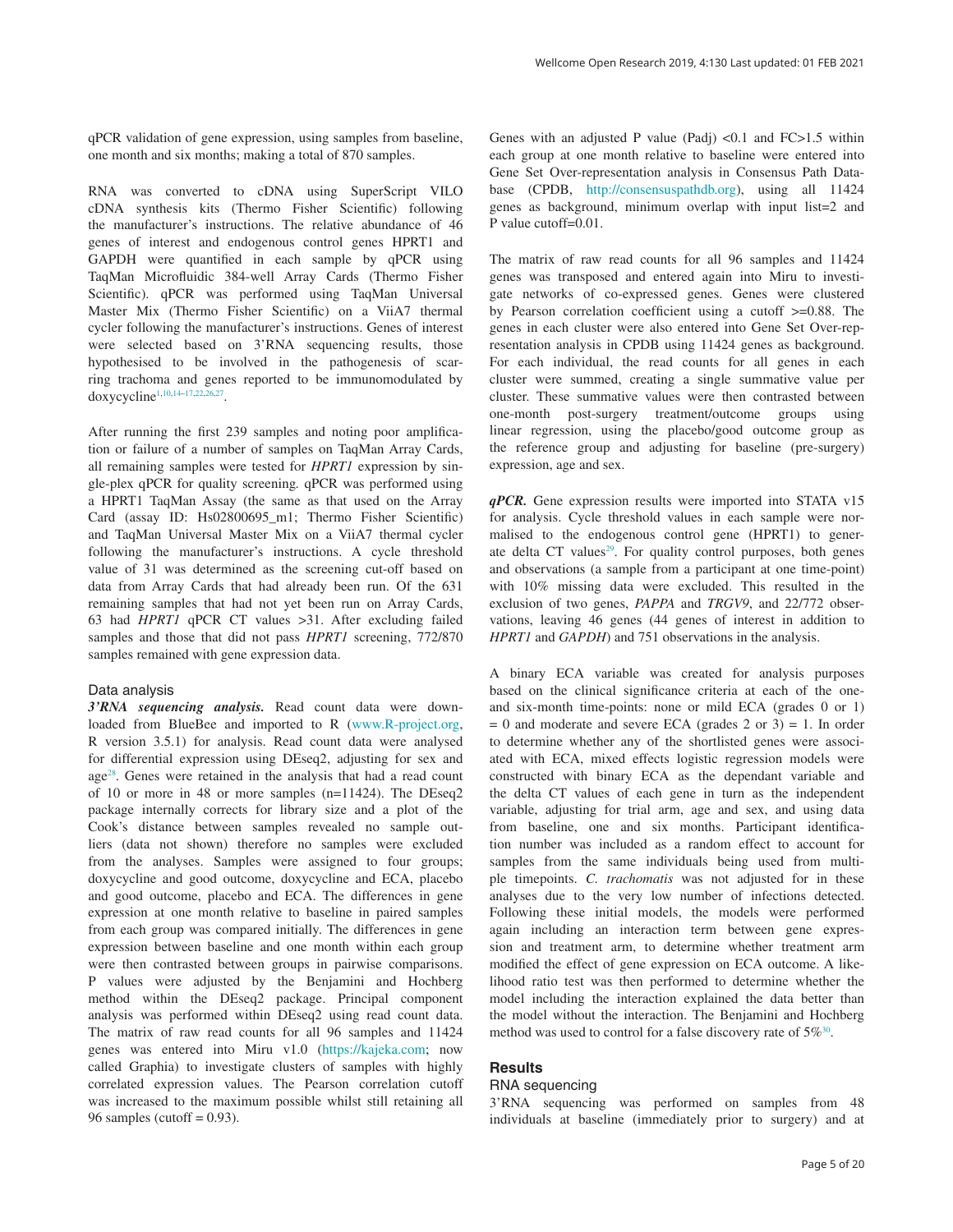one-month post-surgery, making a total of 96 samples. All 48 individuals had moderate trachomatous scarring and no eyelid distortion at baseline (FPC scarring grade 2). Of these 48 individuals, there were 12 in each treatment/outcome group: Placebo-Good outcome, Placebo-Poor outcome, Doxycycline-Good outcome, Doxycycline-Poor outcome. The demographic and clinical characteristics of these 48 individuals are shown in Table 1.

After filtering out genes that had a read count <10 in 48 or more samples, 11,424 genes were retained. RNA sequencing analysis revealed that within each of the four groups (Placebo-Good; Placebo-Poor; Doxycycline-Good; Doxycycline-Poor), a large number of genes were differentially regulated at one month relative to baseline (Table 2). In each group, roughly twice as many genes were upregulated as were downregulated. More genes were differentially regulated in the Poor groups relative to the Good groups in both placebo and doxycycline treatment arms. Whilst the number of differentially expressed genes was similar in both Poor groups, there were a higher number of differentially expressed genes in the doxycycline-Good group relative to the placebo-Good group.

Differentially expressed genes (Padj<0.1, FC>1.5) within each treatment/outcome group at one month relative to baseline were entered into pathway analysis. The ten most enriched pathways for each group are shown in [Table 3](#page-6-0). All pathways were reflective of wound healing responses, including ECM organisation, collagen formation and interactions between cells and the ECM. The two Poor outcome groups were enriched for several immune response pathways that were not present in the top ten enriched pathways of the Good outcome groups ([Table 3](#page-6-0)).

The differences in gene expression at one month relative to baseline within each treatment/outcome group were then contrasted between groups. Pairwise comparisons revealed almost no significant differences in gene expression between groups ([Table 4](#page-6-0)). Four genes (PSD3, ZEB1, RAD17, RNF181) were differentially expressed in the placebo group, and one

**Table 1. Clinical and demographic details of 48 participants included in the RNAsequencing study.**

|                          | Placebo-Good |               | Placebo-Poor Doxycycline-Good Doxycycline-Poor |              |
|--------------------------|--------------|---------------|------------------------------------------------|--------------|
| Total                    | 12           | 12            | 12                                             | 12           |
| Age (mean, range)        | 40.3 (20-60) | 56.5 (35-80)  | 50.7 (30-75)                                   | 56.8 (41-75) |
| Sex (female/12)          | 9            | 10            | 8                                              | 8            |
| C. trachomatis detected  | $\Omega$     | $\Omega$      | $\Omega$                                       | $\cup$       |
| ECA at 1 month: none     | 12           | Ω             | 12                                             |              |
| ECA at 1 month: $2$      | ∩            | 8             | $\Omega$                                       | 11           |
| ECA at 1 month: $3$      | $\cap$       | 4             | Ω                                              |              |
| Scarring at 1 month: SC3 | 12           | $\Omega$      | 12                                             |              |
| Scarring at 1 month: SC4 | $\cap$       | 10            | ∩                                              | 11           |
| Scarring at 1 month: SC5 |              | $\mathcal{P}$ | O                                              |              |

**Table 2. The number of differentially expressed genes within each treatment/outcome group, at one-month relative to baseline.**

| Contrast                                                   | Genes<br>Padj $< 0.1$ | <b>Upregulated</b><br>(FC>1.5) | <b>Downregulated</b><br>(FC < 0.67) |
|------------------------------------------------------------|-----------------------|--------------------------------|-------------------------------------|
| Placebo-Good outcome<br>(1m vs. baseline) <sup>a</sup>     | 395                   | 221                            | 101                                 |
| Placebo-Poor outcome<br>(1m vs. baseline) <sup>a</sup>     | 1659                  | 788                            | 395                                 |
| Doxycycline-Good outcome<br>(1m vs. baseline) <sup>a</sup> | 993                   | 512                            | 216                                 |
| Doxycycline-Poor outcome<br>(1m vs. baseline) <sup>a</sup> | 1497                  | 651                            | 433                                 |

<sup>a</sup> Upregulated genes had higher expression at 1 month relative to baseline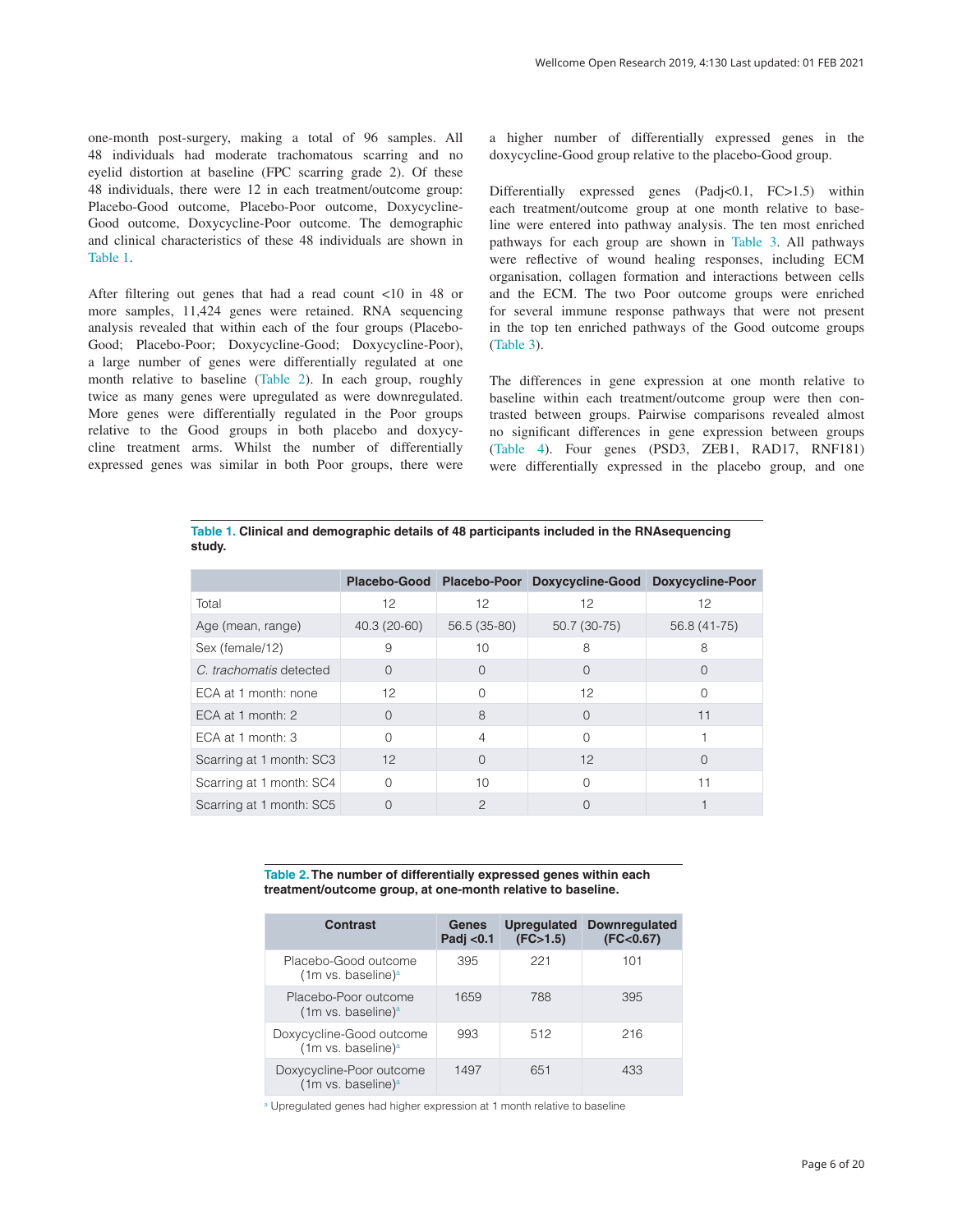<span id="page-6-0"></span>**Table 3. The ten most enriched pathways within each treatment/outcome group at one-month post-surgery relative to baseline.**  Pathways are ranked in order of significance. For all pathways shown, the enrichment P value was <2 x 10<sup>-10</sup>.

| <b>Placebo-Good</b>                                       | <b>Placebo-Poor</b>                                           | <b>Doxycycline-Good</b>                                  | <b>Doxycycline-Poor</b>                        |
|-----------------------------------------------------------|---------------------------------------------------------------|----------------------------------------------------------|------------------------------------------------|
| Extracellular matrix<br>organization                      | Extracellular matrix organization                             | Extracellular matrix organization                        | Extracellular matrix organization              |
| Collagen formation                                        | Beta1 integrin cell surface<br>interactions                   | Collagen formation                                       | Collagen formation                             |
| Beta1 integrin cell surface<br>interactions               | Collagen formation                                            | Beta1 integrin cell surface<br>interactions              | Collagen biosynthesis and<br>modifying enzymes |
| Collagen chain trimerization                              | Cell adhesion molecules (CAMs) -<br>Homo sapiens (human)      | Integrin                                                 | Class A/1 (Rhodopsin-like<br>receptors)        |
| Collagen biosynthesis and<br>modifying enzymes            | Hematopoietic cell lineage - Homo<br>sapiens (human)          | Collagen biosynthesis and<br>modifying enzymes           | Peptide ligand-binding<br>receptors            |
| <b>ECM-receptor interaction</b><br>- Homo sapiens (human) | Staphylococcus aureus infection<br>- Homo sapiens (human)     | ECM-receptor interaction - Homo<br>sapiens (human)       | Beta1 integrin cell surface<br>interactions    |
| Degradation of the<br>extracellular matrix                | Collagen chain trimerization                                  | Cell adhesion molecules (CAMs)<br>- Homo sapiens (human) | Collagen chain trimerization                   |
| Integrin                                                  | Complement and coagulation<br>cascades - Homo sapiens (human) | ECM proteoglycans                                        | Interleukin-4 and 13 signalling                |
| Focal Adhesion                                            | Collagen biosynthesis and<br>modifying enzymes                | Beta3 integrin cell surface<br>interactions              | Regulation of Complement<br>cascade            |
| Focal adhesion - Homo<br>sapiens (human)                  | Classical antibody-mediated<br>complement activation          | Degradation of the extracellular<br>matrix               | ECM proteoglycans                              |

#### **Table 4. Pairwise contrasts of within-group differences (between baseline and onemonth samples) between treatment/outcome groups.**

| Contrast                                | Genes<br>Padj $< 0.1$ | <b>Upregulated</b><br>(FC>1.5) | <b>Downregulated</b><br>(FC < 0.67) |
|-----------------------------------------|-----------------------|--------------------------------|-------------------------------------|
| Placebo-Poor vs. Placebo-Good b         | 4                     | 3                              |                                     |
| Doxycycline-Poor vs. Doxycycline-Good b |                       |                                |                                     |
| Placebo-Good vs. Doxycycline-Good       | O                     |                                |                                     |
| Placebo-Poor vs. Doxycycline-Poor       |                       |                                |                                     |
| All placebo vs. Doxycycline             |                       |                                |                                     |
| All Good vs. Poor outcome               |                       | 3                              |                                     |

**b** Upregulated genes had higher expression in the Poor outcome group

(NUAK2) in the doxycycline group, between Good and Poor outcomes (Padj<0.1, FC>1.5). There were no overall differences between placebo and doxycycline groups (irrespective of outcome). Four genes were differentially expressed between Good and Poor outcomes (irrespective of treatment group); two known genes (PTP4A1, FBXO31) and two uncharacterised genes (ENSG00000256940, ENSG00000257742).

Principal component analysis of read count data revealed considerable within-group variation in the one-month samples ([Figure 1](#page-7-0)). The raw read count matrix for all 96 samples and 11424 genes was entered into coexpression analysis using a Pearson correlation cut-off of 0.93. This generated three clusters of samples (data not shown). Nine samples were not included in any cluster and had no class. Treatment/outcome

group samples at baseline and one month appeared to distribute evenly across all three clusters, with the exception of the placebo-Poor one-month samples, which were all found in cluster one (with the exception of one sample that had no class).

The raw read count matrix for all samples was inverted and analysed again for networks of co-expressed genes. Using a Pearson correlation cut-off of 0.88, 40 clusters of genes were identified. Genes in each of the ten largest clusters (containing ≥9 genes) were entered into pathway analysis using the background of 11424 genes included in differential expression testing. The largest cluster, cluster 1, was highly enriched for pathways associated with wound healing (*Extended data*). With the exception of cluster 8, which was enriched for phagocytosis-related genes, all other clusters were enriched for cell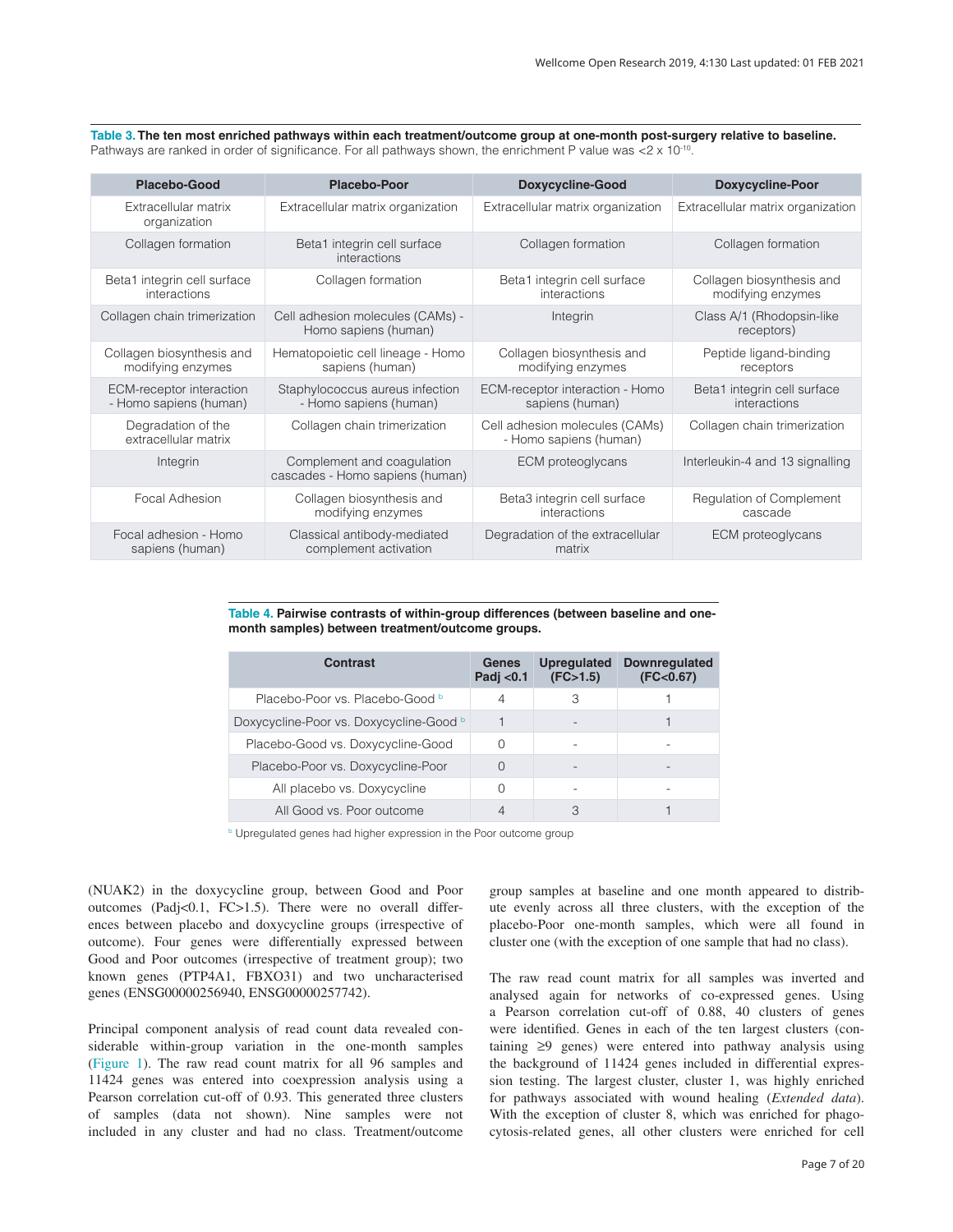<span id="page-7-0"></span>

**Figure 1. Principal component analysis of read count data from baseline and one-month samples.**

cycle and pathways of general cellular processes (*Extended data*). In order to determine whether these tightly co-expressed gene clusters were differentially expressed between treatment/outcome groups, the read counts for all genes in each cluster were summed for each individual. The expression of each cluster-sum was then compared between groups at one month by linear regression, adjusting for cluster-sum expression at baseline (prior to surgery), age and sex.

The summative expression of the 20 genes in cluster one, which was strongly enriched for pro-fibrotic pathways, was higher in those with a Poor outcome relative to those with a Good outcome in the placebo group (P=0.017). The summative expression of cluster one genes was not different in the doxycycline group in those with Good or Poor outcomes relative to the placebo-Good group however. There was no evidence of differential expression of clusters 2–10 between treatment/ outcome groups.

#### Gene expression

The genes in cluster 1, which were enriched for pro-fibrotic pathways and were more highly expressed in individuals who developed a Poor outcome relative to Good outcome in the placebo arm, were tested by qPCR in a larger sample of individuals to validate their differential expression. A number of other genes hypothesised to be involved in the development of ECA or to be immunomodulated by doxycycline were also tested[1](#page-13-0),[10,14–17](#page-13-0),[22](#page-13-0)[,26,27.](#page-14-0) Of the 1000 participants in the clinical trial, a total of 145 had developed moderate or severe ECA at

one month<sup>5</sup>. These 145 individuals and 145 age, sex and trial arm matched individuals who had not developed a Poor outcome by 1 month were selected for qPCR validation of gene expression, using samples from baseline, one month and six months [\(Table 5\)](#page-8-0).

Of the 145 individuals with Poor outcomes (moderate or severe ECA) at one month, 48 had improved to ECA grade 0 at six months; 22 in the doxycycline and 26 in the placebo treatment arms. A binary ECA variable was therefore generated for qPCR analyses, defined as none/mild (ECA grade 0/1) and moderate/ severe (ECA grade 0/1) at each of the one and six-month time-points. There was no difference in baseline trichiasis grade (P=0.8), baseline papillary inflammation (P=0.39), baseline conjunctival scarring grade  $(P=0.71)$ , or surgeon  $(P=0.72)$ between those with and without ECA.

Two genes were filtered out prior to analysis due to having >10% missing data (*PAPPA* and *TRGV9*), leaving 44 genes of interest in the analysis. Twenty-six of these genes were strongly associated with ECA (at the FDR adjusted P value threshold of 0.0036), all of which were upregulated, reflected by an odds ratio less than one (delta CT values were used in the analysis) ([Table 6](#page-9-0)).

Of the 20 genes in cluster 1, 17 were tested by qPCR (three collagen alpha variants were excluded; *COL1A2, COL5A2, COL6A3*). Furthermore *PAPPA*, which was in cluster 1 and was tested by qPCR, was excluded during quality control. All 17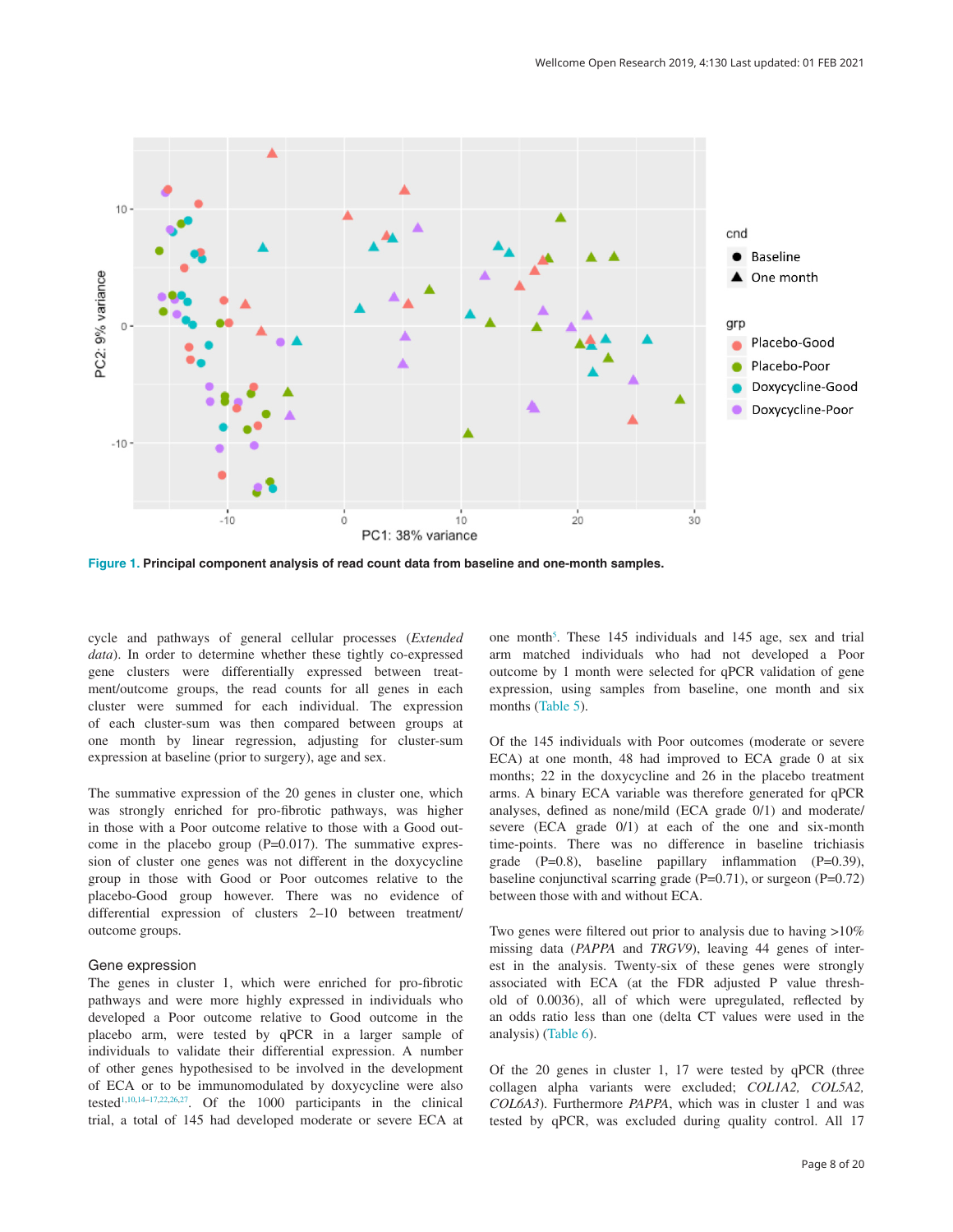| <b>Outcome</b>               |                | <b>Good outcome</b>       |                | Poor outcome       |
|------------------------------|----------------|---------------------------|----------------|--------------------|
| <b>Treatment arm</b>         | <b>Placebo</b> | <b>Doxycycline</b>        | <b>Placebo</b> | <b>Doxycycline</b> |
| Total                        | 72             | 73                        | 72             | 73                 |
| Age (mean, range)            |                | 54.5 (26-80) 56.9 (34-82) | 54.9 (24-80)   | $57.5(30-80)$      |
| Sex (female/2)               | 57             | 53                        | 57             | 53                 |
| C. trachomatis detected:     |                |                           |                |                    |
| <b>Baseline</b>              | 3              | $\mathbf 0$               | $\overline{0}$ | $\mathbf{1}$       |
| 1 month                      | $\mathbf{1}$   | $\overline{0}$            | $\overline{0}$ | $\overline{0}$     |
| 6 months                     | $\overline{c}$ | 0                         | $\overline{0}$ | $\mathbf{1}$       |
| <b>Scarring at baseline:</b> |                |                           |                |                    |
| CO                           | 0              | 0                         | 0              | 0                  |
| C1                           | $\overline{c}$ | $\overline{c}$            | $\overline{4}$ | $\overline{7}$     |
| C <sub>2</sub>               | 59             | 61                        | 61             | 57                 |
| C <sub>3</sub>               | 11             | 10                        | $\overline{7}$ | 9                  |
| <b>ECA at one month:</b>     |                |                           |                |                    |
| none                         | 51             | 55                        | $\overline{0}$ | $\overline{0}$     |
| Grade 1                      | 21             | 18                        | $\Omega$       | $\Omega$           |
| Grade 2                      | $\mathbf{O}$   | $\overline{0}$            | 64             | 60                 |
| Grade 3                      | $\overline{0}$ | 0                         | 8              | 13                 |
| <b>ECA at six months:</b>    |                |                           |                |                    |
| none                         | 64             | 68                        | 26             | 22                 |
| Grade 1                      | 6              | 3                         | 23             | 25                 |
| Grade 2                      | $\overline{c}$ | $\overline{c}$            | 21             | 20                 |
| Grade 3                      | $\mathbf 0$    | 0                         | $\overline{c}$ | $\overline{4}$     |

<span id="page-8-0"></span>**Table 5. Clinical and demographic details of 290 participants used for qPCR validation.**

genes from cluster 1 that were tested by qPCR were strongly associated with ECA (P<0.0036). Of the genes that were selected for qPCR testing based on prior literature (total = 29), 10 were associated with ECA. These included proinflammatory chemokines and cytokines *CCL2, CCL3, CXCL5*, *IL1B* and *IL6*, matrix metalloproteinases *MMP1* and *MMP9, CHUK*, *FUT4* and *PTPRC*.

In order to determine whether any of the associations between gene expression and ECA were modulated by doxycycline, regression models were run again using data from baseline and one month only (since treatment was only administered for 28 days after surgery). There was no strong evidence that any models including the interaction fitted the data better than the models without the interaction term [\(Table 7](#page-11-0)), suggesting that doxycycline treatment did not modulate the association between conjunctival gene expression and ECA. There was weak evidence for interactions in *CD68*, *IL10, IFNG* and *MMP12*.

#### **Discussion**

Here we present evidence that a number of pro-fibrotic and pro-inflammatory genes were upregulated in the conjunctivae of patients who developed ECA following trichiasis surgery. Analysis of 3'RNA sequencing data revealed that all treatment/outcome groups upregulated wound healing pathways at one-month post-surgery, however surprisingly, there were no differences in the expression of individual genes between groups. Visualisation of global gene expression by PCA revealed considerable variation amongst one-month samples relative to baseline samples. Clusters of highly coexpressed genes were identified in the raw data, the largest of which was enriched for pro-fibrotic pathways. The summed expression of this cluster of coexpressed genes was upregulated in individuals with a Poor outcome relative to those with a Good outcome in the placebo group. However, this cluster was not upregulated in the doxycycline-treated Poor outcome group. The expression of the genes in this cluster and a number of other immune response genes hypothesised to be associated with ECA and reported to be immunomodulated by doxycycline were evaluated in a larger number of participants by qPCR at baseline, one and six months. The results showed that all genes tested within this pro-fibrotic cluster and a number of the other pro-inflammatory genes were strongly associated with ECA, adjusting for trial arm, age and sex. No strong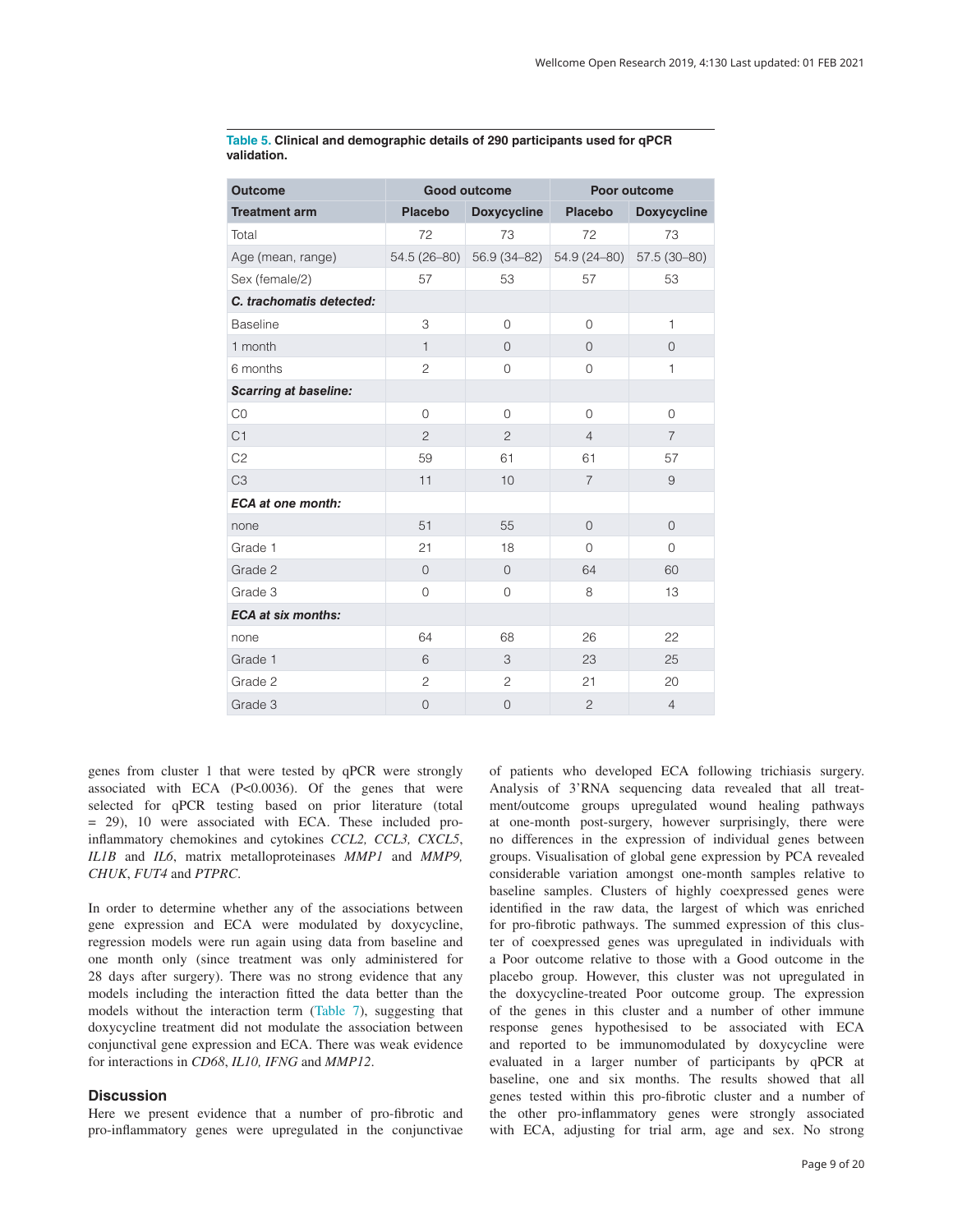<span id="page-9-0"></span>Table 6. Genes associated with ECA, adjusting for trial arm, age and sex. Data from baseline, one- and six-months post-surgery were included. Negative odds ratios (OR) indicate<br>that gene expression was higher in individual **Table 6. Genes associated with ECA, adjusting for trial arm, age and sex.** Data from baseline, one- and six-months post-surgery were included. Negative odds ratios (OR) indicate that gene expression was higher in individuals with ECA. CI = confidence interval. P values <0.0036 are considered significant after adjustment for the 5% FDR.

|                                                                                   |                     | Gene expression             |                |           | Trial Arm                      |            |      | Age                  |         | Sex                                                                          |   |                |
|-----------------------------------------------------------------------------------|---------------------|-----------------------------|----------------|-----------|--------------------------------|------------|------|----------------------|---------|------------------------------------------------------------------------------|---|----------------|
| <b>Target</b>                                                                     | <b>S</b>            | 95% CI                      | <b>P</b> value | <b>OR</b> | $\overline{\mathbf{C}}$<br>95% | P value    | 6R   | 95% Cl               | P value | - UCI)<br>$\overline{a}$<br><b>OR</b>                                        |   | <b>P</b> value |
| AEBP1 (AE Binding Protein 1)                                                      | 0.63                | $-0.70$<br>(0.57)           | $9.96E - 20$   | 1.13      | $(0.78 - 1.63)$                | 0.5299     | 1.02 | $(1.00 - 1.03)$      | 0.0405  | $-1.91$<br>(0.80)<br>1.24                                                    |   | 0.3321         |
| CCL2 (chemokine (C-C motif) ligand 2)                                             | 0.40                | 0.69)<br>(0.23)             | 0.0009         | 1.08      | 2.16<br>(0.54)                 | .8183<br>ö | 1.03 | $(1.00 - 1.07)$      | 0.0815  | 5.33)<br>(0.84)<br>$\frac{1}{2}$                                             |   | 0.1144         |
| CCL3 (chemokine (C-C motif) ligand 3)                                             | 65<br>o             | $-0.73$<br>(0.59)           | 4.31E-16       | 1.04      | $-1.49$<br>(0.72)              | 0.8403     | 1.01 | $(1.00 - 1.03)$      | 0.1180  | $-1.81$<br>(0.77)<br>1.18                                                    |   | 0.4439         |
| CCL4 (chemokine (C-C motif) ligand 4)                                             | 55<br>ö             | $-0.92$<br>(0.33)           | 0.0221         | 1.05      | $-1.86$<br>(0.60)              | 0.8554     | 1.02 | $-1.05$<br>(0.99)    | 0.1451  | 2.63)<br>(0.65)<br>1.30                                                      |   | 0.4587         |
| CD247 (T-cell surface glycoprotein CD3 zeta chain)                                | 0.71                | $-1.29$<br>(0.39)           | 0.2672         | 1.03      | $-1.67$<br>(0.64)              | 0.9023     | 1.02 | $-1.06$<br>(0.98.    | 0.2811  | 2.01<br>$\mathbf I$<br>(0.62)<br>1.12                                        |   | 0.7131         |
| CD68 (Cluster of Differentiation 68)                                              | 55.<br>ö            | 1.47<br>$\bar{1}$<br>(0.20) | 0.2305         | 1.03      | 1.68)<br>(0.63)                | 0.9103     | 1.02 | $-1.05$<br>(0.98)    | 0.2903  | 2.01<br>$\mathbf I$<br>(0.61)<br>1.11                                        |   | 0.7405         |
| CHUK (conserved helix-loop-helix ubiquitous kinase)                               | 0.60                | $-0.78$<br>(0.46)           | 0.0001         | 1.01      | $-1.43$<br>(0.72)              | 0.9429     | 10.1 | $(1.00 - 1.03)$      | 0.1467  | $-1.61$<br>(0.72)<br>1.07                                                    |   | 0.7291         |
| COL1A1 (Collagen, type I, alpha 1)                                                | 0.78                | 0.81)<br>(0.74)             | 2.09E-28       | 1.07      | $-1.56$<br>(0.73)              | 0.7382     | 1.01 | $(1.00 - 1.03)$      | 0.0877  | 1.99<br>$\mathbf{I}$<br>(0.81)<br>1.27                                       |   | 0.2989         |
| COL3A1 (Collagen, type 3, alpha 1)                                                | 0.75                | $-0.79$<br>(0.71)           | $5.05E - 28$   | 1.07      | $-1.56$<br>(0.73)              | 0.7387     | 1.01 | $(1.00 - 1.03)$      | 0.0724  | 2.11)<br>$\mathbf{I}$<br>(0.85)<br>1.34                                      |   | 0.2044         |
| COL5A1 (Collagen, type 5, alpha 1)                                                | 0.71                | 0.76<br>(0.67)              | 7.02E-27       | 1.09      | $-1.60$<br>(0.74)              | 0.6608     | 1.02 | $-1.03$<br>$(1.00 -$ | 0.0342  | 1.92<br>(0.78)<br>1.22                                                       |   | 0.3837         |
| COL6A1 (Collagen, type 6, alpha 1)                                                | 0.71                | $-0.75$<br>(0.67)           | 4.67E-29       | 1.10      | $-1.61$<br>(0.75)              | 0.6390     | 1.02 | $(1.00 - 1.03)$      | 0.0371  | 2.05)<br>$\mathbf{I}$<br>(0.83)<br>1.30                                      |   | 0.2554         |
| COL7A1 (Collagen, type 7, alpha 1)                                                | 0.72                | $-0.77$<br>(0.68)           | 3.37E-26       | 1.08      | $-1.58$<br>(0.74)              | 0.6877     | 1.02 | $-1.03$<br>$(1.00 -$ | 0.0375  | $-1.91$<br>(0.77)<br>1.22                                                    |   | 0.3942         |
| CSF1R (Colony stimulating factor 1 receptor)                                      | 83<br>O             | $-1.27$<br>(0.54)           | 0.3927         | 1.05      | $-1.69$<br>$(0.65 -$           | 0.8530     | 1.02 | $(0.98 - 1.05)$      | 0.3481  | 2.04)<br>$\mathbf{I}$<br>(0.62)<br>1.13                                      |   | 0.6901         |
| CTGF (Connective Tissue Growth Factor)                                            | 56<br>ö             | $-0.62$<br>(0.51)           | 2.75E-30       | 1.08      | $-1.59$<br>(0.73)              | 0.7028     | 1.02 | $(1.00 - 1.04)$      | 0.0136  | 2.14)<br>$\mathbf{I}$<br>(0.85)<br>1.35                                      |   | 0.2069         |
| CXCL5 (C-X-C motif chemokine 5)                                                   | 69<br>ö             | $-0.75$<br>(0.63)           | 3.59E-15       | 0.99      | $-1.42$<br>(0.69)              | 0.9643     | 1.01 | $(0.99 - 1.02)$      | 0.3647  | $-1.54$<br>(0.66)<br>1.00                                                    |   | 0.9826         |
| CXCL8 (C-X-C motif chemokine 8)                                                   | 57<br>Ö             | $-1.35$<br>(0.24)           | 0.2005         | 1.00      | $-1.50$<br>(0.67)              | 0.9948     | 1.01 | $-1.04$<br>(0.99)    | 0.2857  | $-1.59$<br>(0.61)<br>0.98                                                    |   | 0.9446         |
| FERMT2 (Fermitin family homolog 2)                                                | 56<br>$\circ$       | $-0.64$<br>(0.49)           | 2.13E-17       | 1.04      | $-1.49$<br>(0.72)              | 0.8501     | 1.02 | $(1.00 - 1.03)$      | 0.0210  | 2.01<br>$\mathbf I$<br>(0.85)<br>1.31                                        |   | 0.2193         |
| FKBP10 (FK506-binding protein 10)                                                 | $\overline{6}$<br>Ö | $-0.67$<br>(0.56)           | 1.84E-27       | 1.12      | $-1.65$<br>(0.76)              | 0.5540     | 1.02 | $(1.00 - 1.04)$      | 0.0310  | 2.22)<br>$\,$ $\,$<br>(0.90)<br>1.41                                         |   | 0.1377         |
| FN1 (Fibronectin)                                                                 | 0.75                | $-0.79$<br>(0.72)           | 4.23E-28       | 1.07      | $-1.57$<br>(0.73)              | 0.7113     | 1.02 | $(1.00 - 1.04)$      | 0.0253  | $-1.96$<br>(0.79)<br>1.25                                                    |   | 0.3364         |
| FUT4 (Fucosyltransferase 4 (alpha (1,3) fucosyltransferase,<br>myeloid-specific)) | 0.67                | $-0.77$<br>(0.57)           | 9.89E-08       | 0.96      | $-1.36$<br>(0.67)              | 0.8059     | 1.01 | $(1.00 - 1.03)$      | 0.0900  | $-1.60$<br>(0.70)<br>1.06                                                    |   | 0.7823         |
| <b>FNG</b> (Interferon Gamma)                                                     | 1.18                | $-1.65$<br>(0.84)           | 0.3502         | 1.03      | $-1.66$<br>(0.63)              | 0.9139     | 101  | $-1.04$<br>(0.98)    | 0.4366  | 1.84<br>$\mathbf{I}$<br>59<br>$\dot{\circ}$<br>1.04                          |   | 0.8819         |
| KBKB (inhibitor of nuclear factor kappa-B kinase subunit<br>beta)                 | 28<br>$\circ$       | $-1.07$<br>(0.07)           | 0.0627         | 0.97      | $-1.66$<br>(0.57)              | 0.9111     | 1.02 | $-1.06$<br>(0.99)    | 0.1533  | 2.02)<br>$\,$ $\,$<br>(0.58)<br>1.08                                         |   | 0.8114         |
| IL10 (Interleukin 10)                                                             | 52<br>Ö             | $-1.08$<br>(0.25)           | 0.0788         | 0.98      | $-1.66$<br>(0.57)              | 0.9316     | 1.02 | $-1.05$<br>(0.99)    | 0.1989  | 2.32)<br>$\mathsf I$<br>(0.63)<br>$\overline{N}$<br>$\overline{\phantom{0}}$ | ö | 5771           |
| IL17A (Interleukin 17 Alpha)                                                      | 23                  | $-1.58$<br>(0.96)           | 0.0974         | 1.06      | $-1.54$<br>(0.73)              | 0.7627     | 1.01 | $(0.99 - 1.03)$      | 0.2777  | $-1.94$<br>(0.77)<br>1.22                                                    |   | 0.3942         |
| IL18 (Interleukin 18)                                                             | 23                  | $-1.53$<br>(1.00)           | 0.0520         | 1.03      | $-1.46$<br>(0.73)              | 0.8452     | 1.01 | $(1.00 - 1.03)$      | 0.1265  | $-1.64$<br>(0.73)<br>1.10                                                    |   | 0.6489         |
| IL1B (Interleukin 1 Beta)                                                         | 0.48                | $(0.30 - 0.79)$             | 0.0036         | 1.06      | $(0.56 - 2.02)$                | 0.8619     | 1.02 | $(0.99 - 1.05)$      | 0.1537  | 2.41)<br>$(0.52 - 2)$<br>1.12                                                |   | 0.7727         |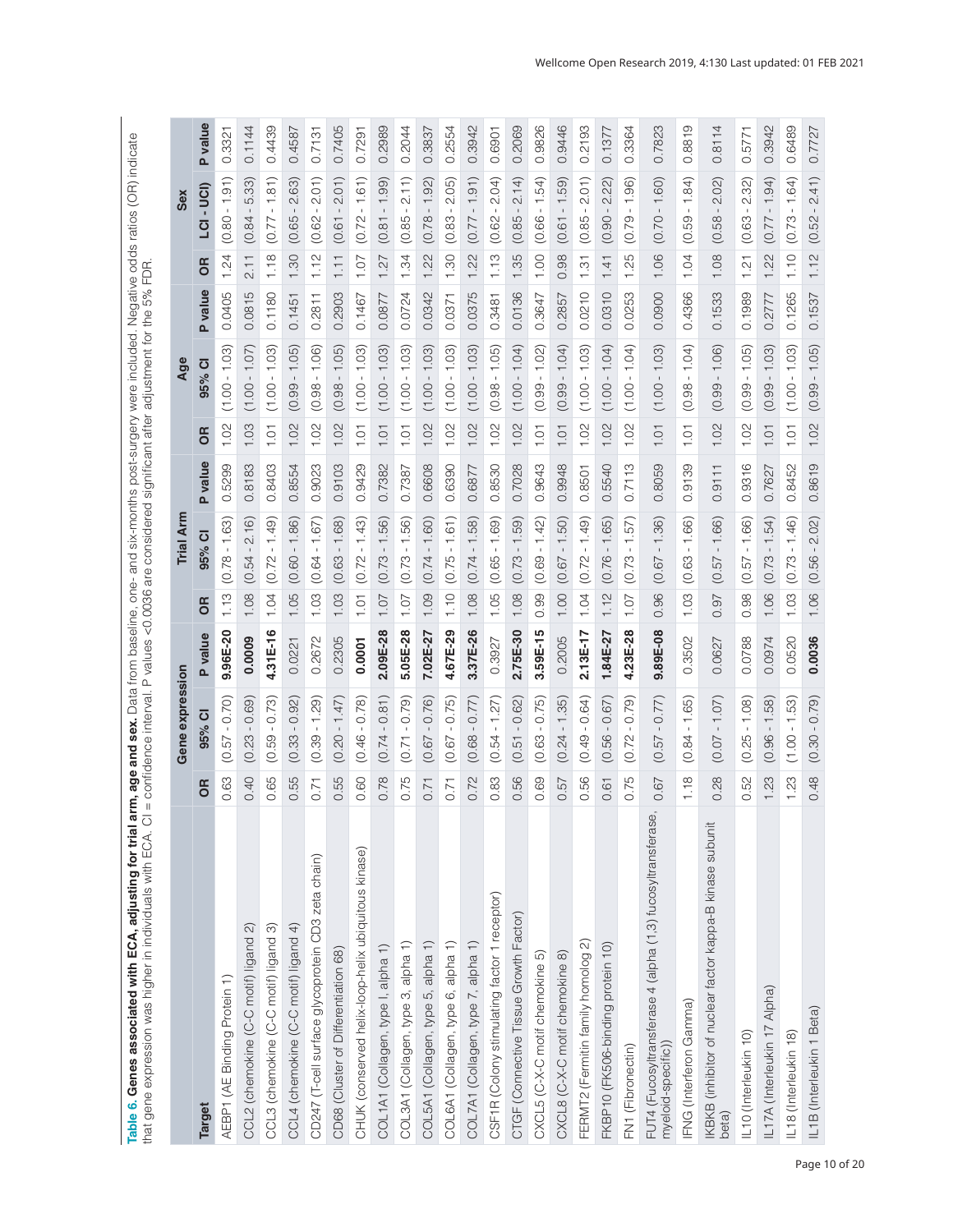|                                                                             |          | Gene expression |              |      | <b>Trial Arm</b>       |         |           | Age                    |         |      | Sex                    |         |
|-----------------------------------------------------------------------------|----------|-----------------|--------------|------|------------------------|---------|-----------|------------------------|---------|------|------------------------|---------|
| <b>Target</b>                                                               | <b>S</b> | 95% CI          | P value      | 6R   | 95% CI                 | P value | <b>SP</b> | 95% CI                 | P value | 6R   | LCI-UCI)               | P value |
| IL6 (Interleukin 6)                                                         | 0.41     | $(0.26 - 0.66)$ | 0.0002       | 0.98 | $(0.47 - 2.04)$        | 0.9603  | 1.03      | $(1.00 - 1.07)$        | 0.0751  | 1.22 | $(0.51 - 2.94)$        | 0.6560  |
| MMP12 (Matrix Metalloproteinase 12)                                         | 0.56     | $(0.27 - 1.15)$ | 0.1154       | 1.09 | $(0.74 - 1.61)$        | 0.6500  | 1.02      | $(0.99 - 1.04)$        | 0.2045  | 0.98 | $(0.63 - 1.53)$        | 0.9348  |
| MMP1 (Matrix Metalloproteinase 1)                                           | 0.55     | $(0.49 - 0.62)$ | $1.81E-22$   |      | $1.07   (0.74 - 1.56)$ | 0.7128  |           | $1.02$ $(1.00 - 1.03)$ | 0.0415  |      | $1.26$ $(0.81 - 1.98)$ | 0.3064  |
| MMP7 (Matrix Metalloproteinase 7)                                           | 0.56     | $(0.35 - 0.91)$ | 0.0184       |      | $0.92$ $(0.52 - 1.63)$ | 0.7852  | 1.01      | $(0.99 - 1.04)$        | 0.2882  | 1.11 | $(0.57 - 2.16)$        | 0.7698  |
| MMP9 (Matrix Metalloproteinase 9)                                           | 0.37     | $(0.21 - 0.66)$ | 0.0007       | 0.99 | $(0.49 - 1.99)$        | 0.9821  | 1.03      | $(0.99 - 1.06)$        | 0.0991  | 1.43 | $(0.60 - 3.37)$        | 0.4180  |
| MS4A1 (B-lymphocyte antigen CD20)                                           | 0.85     | $(0.67 - 1.07)$ | 0.1686       | 1.02 | $(0.62 - 1.68)$        | 0.9461  | 1.02      | $(0.99 - 1.05)$        | 0.2175  | 1.00 | $(0.55 - 1.80)$        | 0.9923  |
| NCAM1 (Neural cell adhesion molecule (NCAM))                                | 0.80     | $(0.66 - 0.96)$ | 0.0180       | 1.04 | $(0.74 - 1.47)$        | 0.8043  | 1.01      | $(1.00 - 1.03)$        | 0.0679  |      | $1.07$ $(0.71 - 1.60)$ | 0.7447  |
| NFKB1 (Nuclear factor NF-kappa-B p105 subunit)                              | 0.30     | $(0.05 - 1.88)$ | 0.1963       |      | $0.97$ $(0.63 - 1.48)$ | 0.8751  | 1.02      | $(0.99 - 1.05)$        | 0.2678  | 1.09 | $(0.65 - 1.81)$        | 0.7494  |
| PRRX1 (Paired related homeobox 1)                                           | 0.66     | $(0.61 - 0.71)$ | 2.99E-25     |      | $1.08$ $(0.73 - 1.58)$ | 0.7114  |           | $1.01$ $(1.00 - 1.03)$ | 0.1690  | 1.25 | $(0.79 - 1.98)$        | 0.3330  |
| PTPRC (Protein tyrosine phosphatase, receptor type, C)                      | 0.58     | $(0.48 - 0.70)$ | $1.43E - 08$ | 1.03 | $(0.73 - 1.47)$        | 0.8530  | 1.02      | $(1.00 - 1.03)$        | 0.0206  | 1.02 | $(0.68 - 1.54)$        | 0.9189  |
| S100A7 (S100 calcium-binding protein A7)                                    | 10.1     | $(0.92 - 1.10)$ | 0.8650       | 1.04 | $(0.65 - 1.68)$        | 0.8562  | 1.02      | $(0.98 - 1.06)$        | 0.4012  | 1.14 | $(0.62 - 2.07)$        | 0.6772  |
| SPARC (secreted protein acidic and rich in cysteine)                        | 1.11     | $(0.93 - 1.33)$ | 0.2403       | 1.06 | $(0.64 - 1.76)$        | 0.8174  | 1.01      | $(0.99 - 1.04)$        | 0.2924  | 1.06 | $(0.59 - 1.91)$        | 0.8470  |
| SPARCL1 (SPARC-like protein 1)                                              | 0.67     | $(0.63 - 0.72)$ | 5.82E-27     |      | $1.05$ $(0.72 - 1.53)$ | 0.8048  | 1.02      | $(1.00 - 1.03)$        | 0.0543  |      | $1.31 (0.84 - 2.06)$   | 0.2308  |
| TGFB1I1 (Transforming growth factor beta-1-induced<br>transcript 1 protein) | 0.57     | $(0.51 - 0.64)$ | $1.70E-21$   | 1.06 | $(0.73 - 1.53)$        | 0.7591  | 1.02      | $(1.00 - 1.03)$        | 0.0235  | 1.35 | $(0.87 - 2.09)$        | 0.1823  |
| TGFBI (Transforming growth factor, beta-induced, 68kDa)                     | 0.35     | $(0.28 - 0.44)$ | 4.07E-19     |      | $0.97$ $(0.67 - 1.40)$ | 0.8827  | 1.03      | $(1.01 - 1.05)$        | 0.0010  | 1.33 | $(0.86 - 2.06)$        | 0.2046  |
| TNF (Tumor Necrosis Factor)                                                 | 0.71     | $(0.44 - 1.15)$ | 0.1640       |      | $1.01 (0.61 - 1.66)$   | 0.9771  | 1.02      | $(0.99 - 1.05)$        | 0.2054  | 1.19 | $(0.64 - 2.20)$        | 0.5900  |
| TPM2 (B-Tropomyosin)                                                        | 0.60     | $(0.54 - 0.65)$ | 1.16E-28     | 1.09 | $(0.74 - 1.60)$        | 0.6589  | 1.02      | $(1.00 - 1.03)$        | 0.0527  | 1.18 | $(0.75 - 1.86)$        | 0.4838  |
| <b>VCAN</b> (Versican)                                                      | 0.62     | $(0.57 - 0.67)$ | $2.70E - 28$ | 1.05 | $(0.71 - 1.54)$        | 0.8183  | 1.01      | $(1.00 - 1.03)$        | 0.0906  | 1.35 | $(0.85 - 2.14)$        | 0.1984  |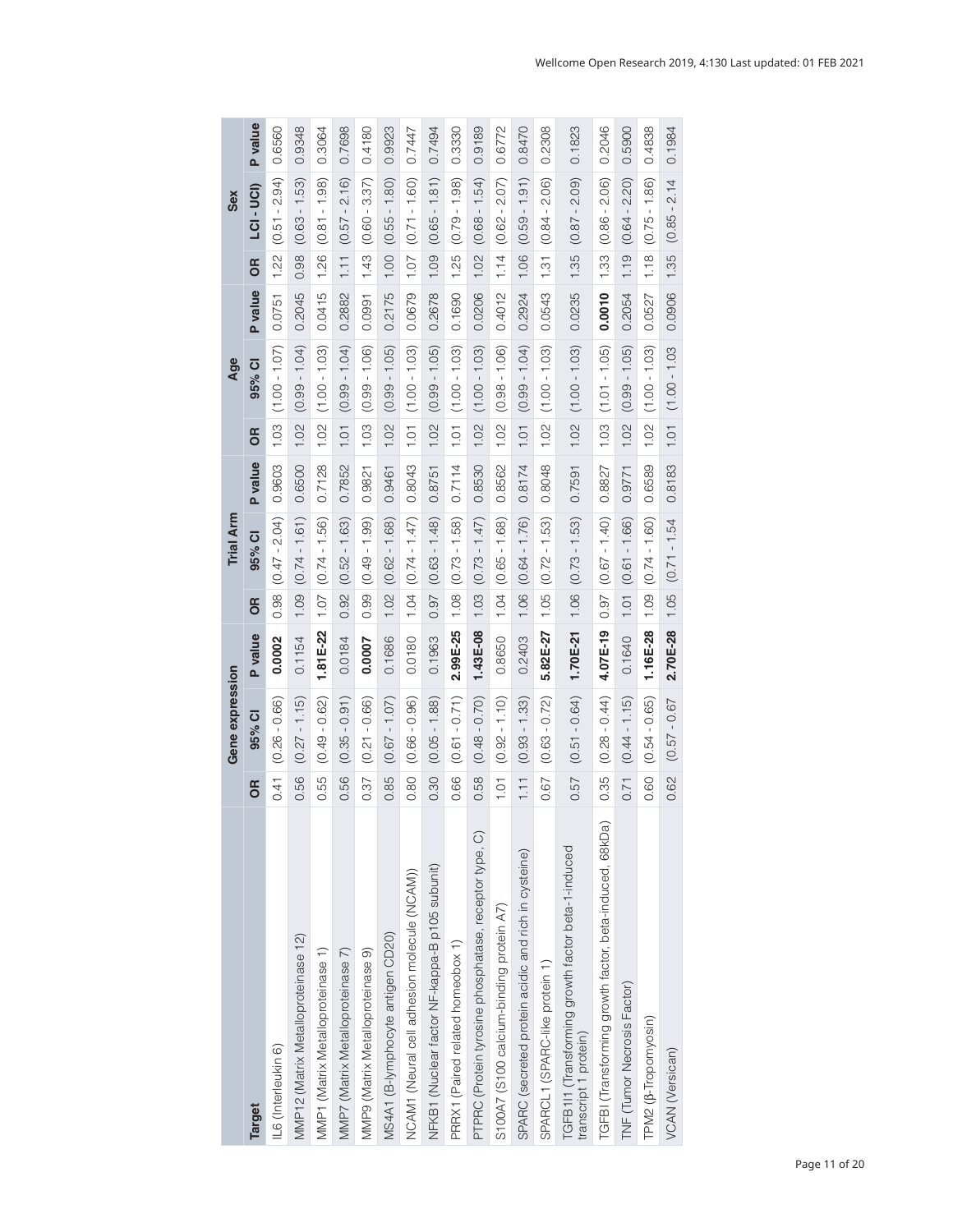#### <span id="page-11-0"></span>**Table 7. Evidence for interaction between doxycycline treatment and gene expression in their effect on ECA.**

P values are shown for each gene of a likelihood ratio test, examining whether a mixed effects logistic regression model including an interaction term between treatment arm and gene expression explained the data better than a model without the interaction term. P values <0.001 are considered significant after adjustment for the 5% FDR.

| <b>Target</b>      | <b>Irtest P value</b><br>for interaction |
|--------------------|------------------------------------------|
| AEBP1              | 0.1801                                   |
| CCL <sub>2</sub>   | 0.7085                                   |
| CCL <sub>3</sub>   | 0.5269                                   |
| CCL <sub>4</sub>   | 0.3493                                   |
| CD247              | 0.2538                                   |
| CD <sub>68</sub>   | 0.0484                                   |
| <b>CHUK</b>        | 0.6818                                   |
| COL1A1             | 0.8079                                   |
| COL3A1             | 0.9109                                   |
| COL5A1             | 0.3802                                   |
| COL6A1             | 0.6208                                   |
| COL7A1             | 0.4736                                   |
| CSF1R              | 0.4992                                   |
| <b>CTGF</b>        | 0.3885                                   |
| CXCL5              | 0.5454                                   |
| CXCL8              | 0.7634                                   |
| FERMT <sub>2</sub> | 0.6096                                   |
| FKBP10             | 0.4435                                   |
| FN <sub>1</sub>    | 0.4894                                   |
| FUT4               | 0.0902                                   |
| <b>IFNG</b>        | 0.0442                                   |
| <b>IKBKB</b>       | 0.3031                                   |
| <b>IL10</b>        | 0.0582                                   |
| IL17A              | 0.093                                    |
| <b>IL18</b>        | 0.5483                                   |
| IL <sub>1</sub> B  | 0.8394                                   |
| IL <sub>6</sub>    | 0.9052                                   |
| MMP1               | 0.593                                    |
| MMP12              | 0.0262                                   |
| MMP7               | 0.3676                                   |

| <b>Target</b>    | <b>Irtest P value</b><br>for interaction |
|------------------|------------------------------------------|
| MMP <sub>9</sub> | በ 7202                                   |
| MS4A1            | 0.4666                                   |
| NCAM1            | በ 5781                                   |
| NFKB1            | 0.5854                                   |
| PRRX1            | ೧ ጸ69                                    |
| <b>PTPRC</b>     | 0.8462                                   |
| S100A7           | 0.9637                                   |
| <b>SPARC</b>     | 0.5113                                   |
| SPARCL1          | 0.8013                                   |
| TGFB1I1          | 0.2657                                   |
| <b>TGFBI</b>     | N 4808                                   |
| <b>TNF</b>       | 0 1645                                   |
| TPM <sub>2</sub> | 0.8876                                   |
| <b>VCAN</b>      | 0.9594                                   |

evidence was found to suggest that doxycycline treatment had an immunomodulatory effect on the association between gene expression and ECA.

The genes strongly associated with ECA included all tested members of cluster one (enriched for collagen biosynthesis/formation, integrin interactions and extracellular matrix organisation pathways), pro-inflammatory cytokines and chemokines (*CCL2, CCL3, CXCL5*, *IL1B* and *IL6)*, matrix metalloproteinases *MMP1* and *MMP9, CHUK* (also known as IKK-α, an inhibitory regulator of NFκB transcription factor), *FUT4* (also known as CD15, a cellular marker of granulocytes), and *PTPRC* (also known as CD45 or common leukocyte antigen). All associated genes were upregulated in individuals with ECA.

The upregulation of pro-inflammatory mediators and cell markers (*CCL2, CCL3, CXCL5*, *IL1B, IL6, CHUK, FUT4* and *PTPRC*) is indicative of higher levels of inflammation and leukocyte infiltration in the conjunctival tissue of patients who developed ECA following trichiasis surgery. Inflammation is a crucial stage of the wound healing process, necessary to attract leukocytes to the wound site to remove debris and pathogens and to trigger the subsequent proliferative stage. Excessive inflammation can lead to fibrotic pathology; however an increase in pro-inflammatory cytokines was associated with poor prognosis following glaucoma filtration surgery $31$ . The factors underlying the increased inflammation in these individuals is unclear; there was no difference in baseline clinical inflammation grade between those that did and did not develop ECA. Risk factors associated with ECA development include baseline trichiasis severity and older  $age^{32,33}$ , however there was no difference in baseline age or trichiasis severity in those with and without ECA in this study. Intersurgeon variability and distance between sutures were also associated with ECA development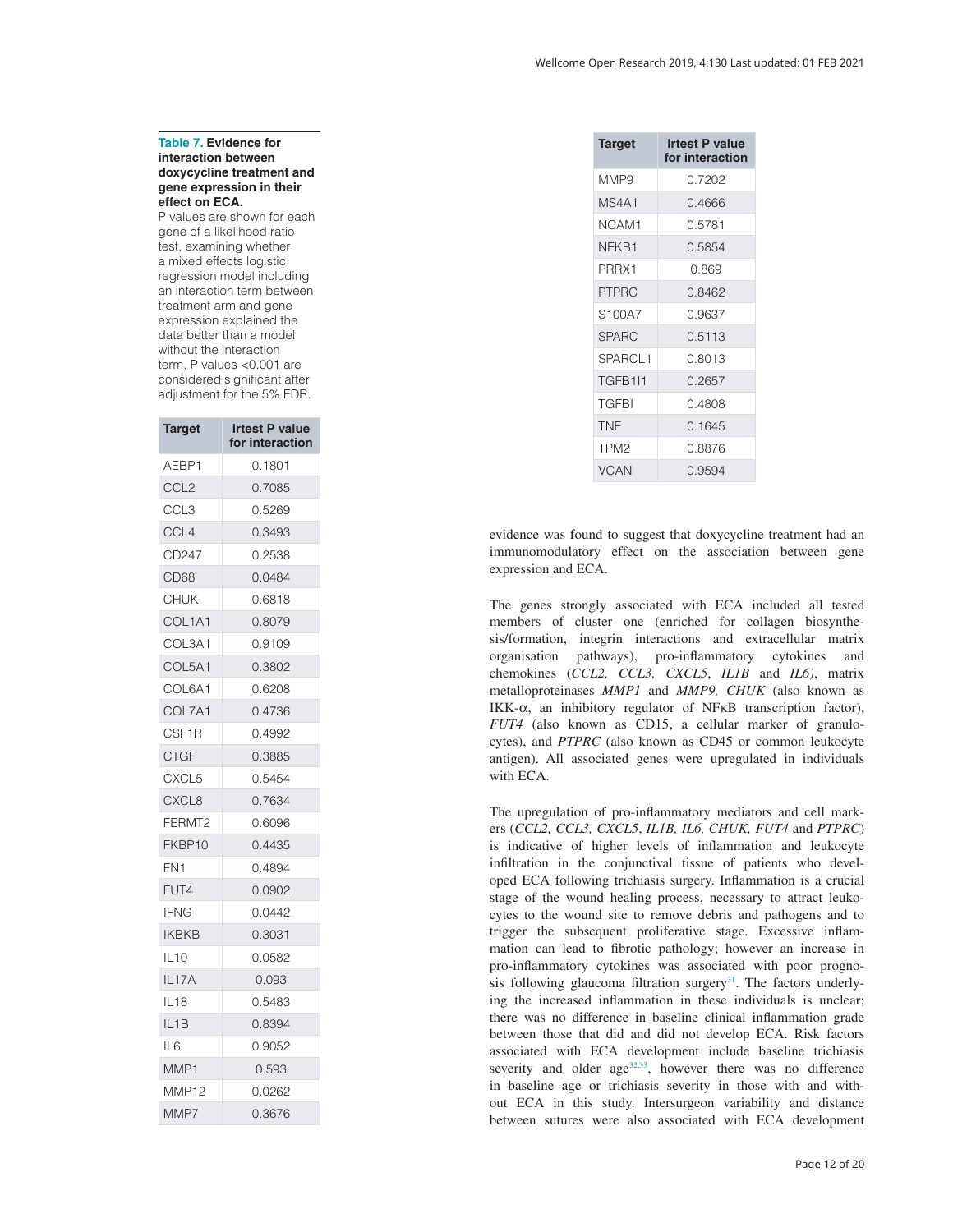following PLTR surgery<sup>[33](#page-14-0)</sup>, however there was no difference between surgeon and ECA outcome in this trial.

A number of pro-fibrotic genes were upregulated in individuals with ECA, including *VCAN, FN1, SPARC* and *FERMT2* (proteins that constitute the ECM or regulate the interactions between cells and the ECM), matrix metalloproteinases *MMP1* and *MMP9* and pro-fibrotic growth factors *CTGF, TGFB1* and *TGFB1|1*. MMPs are involved in multiple stages of wound healing and are crucial for matrix remodelling during the tissue regeneration process<sup>[34](#page-14-0)</sup>. However, excessive production of MMPs is often associated with pathology and overexpression of MMPs 1, 2, 8, 12 and 13 correlated with levels of corneal fibrosis in patients requiring penetrating and deep anterior lamellar keratoplasty<sup>[35](#page-14-0)</sup>. TGF $\beta$  is a key regulator of the wound healing process and regulates cellular differentiation and proliferation, ECM production and wound contraction. TGFβ is also thought to orchestrate fibrotic outcomes following glaucoma filtration surgery<sup>36</sup> and it induces tissue contraction and fibronectin production by conjunctival fibroblasts $37$ . Furthermore, increased expression of fibronectin and integrin α5β1 are thought to mediate TGFβ-induced myofibroblast differentiation<sup>[38](#page-14-0)</sup>, which have high contractile activity. The upregulation of these pro-fibrotic and matrix factors in patients with ECA likely reflects excessive remodelling and contraction of the conjunctival tissue.

Type I, III, V, VI and VII collagen transcripts were strongly upregulated in individuals with ECA and were all found in co-expression cluster one. Collagens are fibrous proteins that make up the connective tissue and collagen type I is the major constituent of the ECM<sup>39</sup>. Early on during the wound healing process myofibroblasts are thought to produce collagen type III, which is later replaced by collagen type  $I<sup>40</sup>$  $I<sup>40</sup>$  $I<sup>40</sup>$ . Collagen types III, V and VI have been found to be increased in pathological scarring conditions<sup>[41–44](#page-14-0)</sup>. In tissue from normal conjunctiva examined by immunohistochemistry, collagen types I and III were limited to the substantia propria and collagen type V was absent, whereas in inflammatory and scarring trachoma increased collagen type IV was detected in the thickened basement membrane and new collagen type V was deposited in the upper substantia propri[a45,46](#page-14-0). A number of collagen transcripts and proteins, in particular collagen types I, VIII and XI, were associated with pathological scarring in the conjunctiva following glaucoma filtration surgery in mice and humans $13$ .

Contrary to our hypothesis, we found no strong evidence for modulation of the association between gene expression and ECA development by doxycycline treatment. In support of this finding there was no evidence that doxycycline treatment reduced the risk of developing post-operative trichiasis or ECA in the overall trial<sup>[5](#page-13-0)</sup>. These findings are somewhat surprising given the evidence supporting the clinical use of oral doxycycline to reduce inflammation and fibrosis in various diseases including rosacea, idiopathic pulmonary fibrosis, chronic blepharitis, corneal erosion and corneal melting post-*Pseudomonas* infection<sup>[19–21,](#page-13-0)[47–49](#page-14-0)</sup>. Furthermore, doxycycline treatment *in vitro* reduced MMP1, 9 and 12 expression by primary

fibroblasts from trichiasis patients and reduced collagen matrix contraction<sup>22</sup>. Treatment was taken every day for 28 days prior to collection of the one-month sample therefore levels of active drug in the body should have remained high, and the positive impact of oral doxycycline on corneal and other skin diseases suggests that it successfully penetrates the epithelium. Oral doxycycline administered for three weeks was found to have no benefit in patients with persistent symptoms following treatment for neuroborreliosis (a neurological manifestation of tick-borne Lyme disease); there was no difference in symptoms relative to a placebo group and no change in systemic cytokine responses<sup>50</sup>. It is possible that in the context of trichiasis surgery, doxycycline either has no immunomodulatory effect or it does not immunomodulate the factors involved in recurrent trichiasis and ECA.

Although a large number of genes were upregulated in all treatment/outcome groups at one-month post-surgery by RNA sequencing, no differences were detected between groups. This was probably due to the small sample size and high degree of variation in the one-month samples, evident by PCA. Reducing this variation through summed expression of coexpressed gene clusters revealed differences in wound healing pathways that were validated by qPCR. A strength of this study was the original trial design, including standardisation of surgery, patient treatment adherence and follow up. This study was designed and targets were chosen for follow-up to investigate the immuno-fibrogenic factors associated with the development of ECA, therefore it was not appropriate to reanalyse the results in relation to trachomatous trichiasis recurrence (reported elsewhere<sup>10</sup>) or ECA regression; in addition, these analyses would have had small group sizes.

This study has revealed that the development of postoperative ECA is strongly associated with the upregulation of pro-fibrotic genes, including growth factors (and the canonical fibrogenic growth factor *TGFB1*), matrix proteins and collagens. A number of MMPs and pro-inflammatory cytokines were also upregulated. Contrary to our hypothesis, there was no strong evidence to suggest that doxycycline modulated the relationship between gene expression and ECA. Although it is reassuring that ECA regressed in roughly a third of patients by 6 months, the short-term aesthetic appearance may still dissuade others from undergoing trichiasis surgery and antifibrotic treatments to prevent ECA development remain desirable.

# **Data availability**

#### Underlying data

Raw and processed RNAseq data for 'The conjunctival transcriptome in Ethiopians after trichiasis surgery: associations with the development of eyelid contour abnormalities and the effect of oral doxycycline treatment', Accession number GSE135455:<https://identifiers.org/geo:GSE135455>

Figshare: The conjunctival transcriptome in Ethiopians after trichiasis surgery: associations with the development of eyelid contour abnormalities and the effect of oral doxycycline treatment, [https://doi.org/10.6084/m9.figshare.9696143.v1](https://dx.doi.org/10.6084/m9.figshare.9696143.v1)[51](#page-14-0)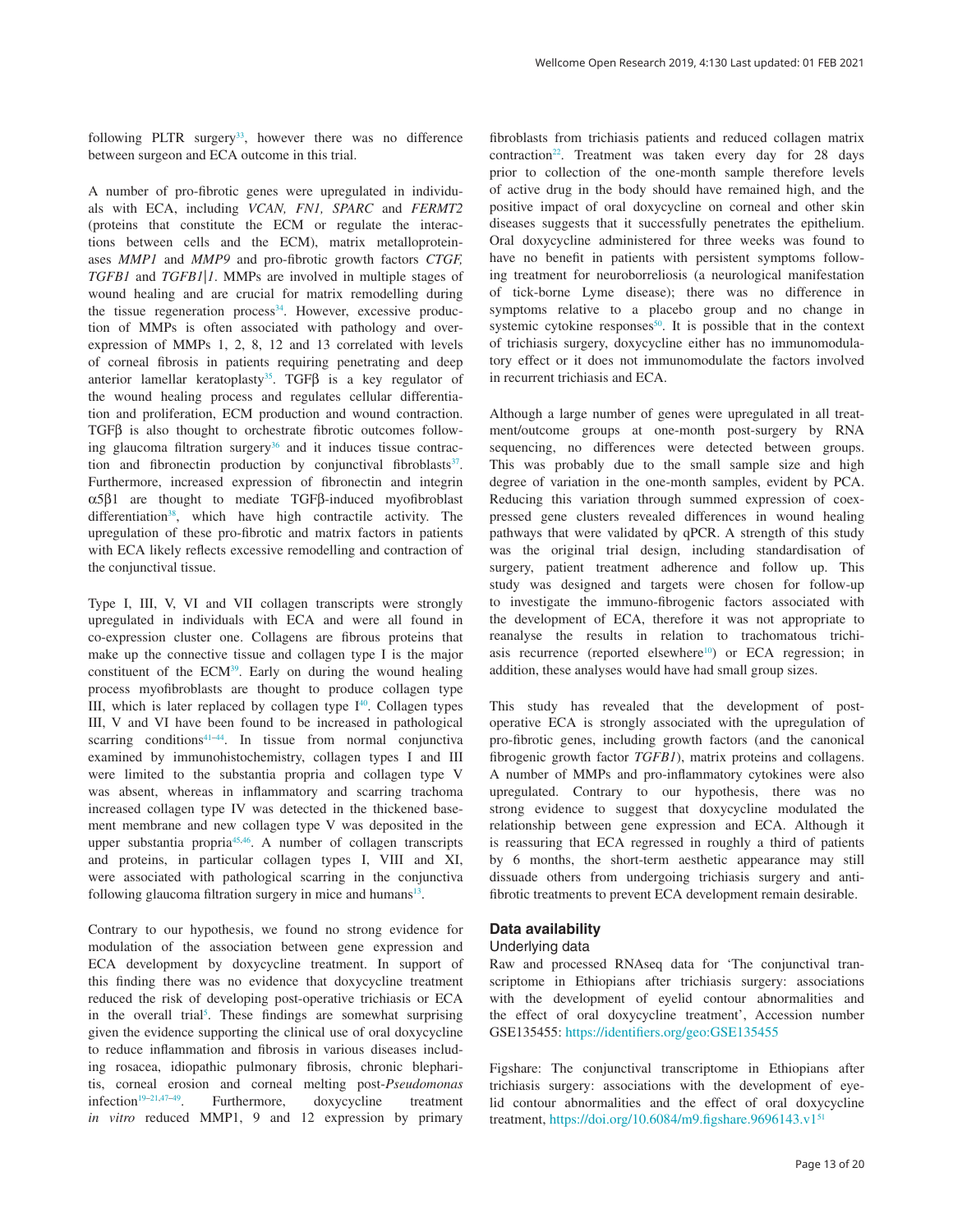<span id="page-13-0"></span>This project contains the following underlying data: - Raw and processed qPCR data

Data are available under the terms of the [Creative Commons](https://creativecommons.org/licenses/by/4.0/legalcode)  [Attribution 4.0 International license](https://creativecommons.org/licenses/by/4.0/legalcode) (CC-BY 4.0).

#### Extended data

Figshare: EXTENDED DATA [The conjunctival transcriptome in Ethiopians after trichiasis surgery: associations with the development of eyelid contour abnormalities and the effect of oral doxycycline treatment], [https://doi.org/10.6084/](https://dx.doi.org/10.6084/m9.figshare.9696263.v1) [m9.figshare.9696263.v1](https://dx.doi.org/10.6084/m9.figshare.9696263.v1)<sup>[52](#page-14-0)</sup>

This project contains the following extended data:

- Clusters of co-expressed genes in the raw read count matrix for all samples. Using a Pearson correlation cut-off of 0.88, 40 clusters were identified. Panel A

shows the names of genes in each cluster. Panel B shows the ten most enriched pathways for the genes in each cluster. Panel C shows results of differential expression testing of the cluster-sum (summed read counts of all genes in the cluster for each individual), adjusting for baseline cluster-sum expression, age and sex. Each group was compared to the reference group of Placebo-Good outcome.

Data are available under the terms of the [Creative Commons](http://creativecommons.org/publicdomain/zero/1.0/)  [Zero "No rights reserved" data waiver](http://creativecommons.org/publicdomain/zero/1.0/) (CC0 1.0 Public domain dedication).

#### Acknowledgements

The authors express their gratitude to the study participants.

#### **References**

- 1. Burton MJ, Rajak SN, Hu VH, *et al.*: **Pathogenesis of progressive scarring trachoma in Ethiopia and Tanzania and its implications for disease control: two cohort studies.** *PLoS Negl Trop Dis.* 2015; **9**(5): e0003763. **[PubMed Abstract](http://www.ncbi.nlm.nih.gov/pubmed/25970613)** | **[Publisher Full Text](http://dx.doi.org/10.1371/journal.pntd.0003763)** | **[Free Full Text](http://www.ncbi.nlm.nih.gov/pmc/articles/4430253)**
- 2. WHO: **WHO Alliance for the Global Elimination of Trachoma by 2020: progress report on elimination of trachoma, 2017.** *Weekly Epidemiological Record.* 2018; **93**(26): 371–380. **[Reference Source](https://apps.who.int/iris/bitstream/handle/10665/272968/WER9326-371-380.pdf?sequence=1&isAllowed=y)**
- 3. Ramadhani AM, Derrick T, Holland MJ, *et al.*: **Blinding Trachoma: Systematic Review of Rates and Risk Factors for Progressive Disease.** *PLoS Negl Trop Dis.* 2016; **10**(8): e0004859. **[PubMed Abstract](http://www.ncbi.nlm.nih.gov/pubmed/27483002)** | **[Publisher Full Text](http://dx.doi.org/10.1371/journal.pntd.0004859)** | **[Free Full Text](http://www.ncbi.nlm.nih.gov/pmc/articles/4970760)**
- 4. Habtamu E, Wondie T, Aweke S, *et al.*: **Posterior lamellar versus bilamellar tarsal rotation surgery for trachomatous trichiasis in Ethiopia: a randomised controlled trial.** *Lancet Glob Health.* 2016; **4**(3): e175–84. **[PubMed Abstract](http://www.ncbi.nlm.nih.gov/pubmed/26774708)** | **[Publisher Full Text](http://dx.doi.org/10.1016/S2214-109X(15)00299-5)** | **[Free Full Text](http://www.ncbi.nlm.nih.gov/pmc/articles/5075282)**
- 5. Habtamu E, Wondie T, Aweke S, *et al.*: **Oral doxycycline for the prevention of postoperative trachomatous trichiasis in Ethiopia: a randomised, double-blind, placebo-controlled trial.** *Lancet Glob Health.* 2018; **6**(5): e579–e592. **[PubMed Abstract](http://www.ncbi.nlm.nih.gov/pubmed/29653629)** | **[Publisher Full Text](http://dx.doi.org/10.1016/S2214-109X(18)30111-6)** | **[Free Full Text](http://www.ncbi.nlm.nih.gov/pmc/articles/5912946)**
- 6. Gower EW, West SK, Cassard SD, *et al.*: **Definitions and standardization of a new grading scheme for eyelid contour abnormalities after trichiasis surgery.** *PLoS Negl Trop Dis.* 2012; **6**(6): e1713. **[PubMed Abstract](http://www.ncbi.nlm.nih.gov/pubmed/22745845)** | **[Publisher Full Text](http://dx.doi.org/10.1371/journal.pntd.0001713)** | **[Free Full Text](http://www.ncbi.nlm.nih.gov/pmc/articles/3383763)**
- 7. Bowman RJ, Faal H, Jatta B, *et al.*: **Longitudinal study of trachomatous trichiasis in The Gambia: barriers to acceptance of surgery.** *Invest Ophthalmol Vis Sci.* 2002; **43**(4): 936–40. **[PubMed Abstract](http://www.ncbi.nlm.nih.gov/pubmed/11923231)**
- 8. Oliva MS, Munoz B, Lynch M, *et al.*: **Evaluation of barriers to surgical compliance in the treatment of trichiasis.** *Int Ophthalmol.* 1997; **21**(4): 235–41. **[PubMed Abstract](http://www.ncbi.nlm.nih.gov/pubmed/9700012)** | **[Publisher Full Text](http://dx.doi.org/10.1023/A:100604582419)**
- 9. Nagpal G, Dhaliwal U, Bhatia MS: **Barriers to acceptance of intervention among patients with trachomatous trichiasis or entropion presenting to a teaching hospital.** *Ophthalmic Epidemiol.* 2006; **13**(1): 53–8. **[PubMed Abstract](http://www.ncbi.nlm.nih.gov/pubmed/16510347)** | **[Publisher Full Text](http://dx.doi.org/10.1080/09286580500428518)**
- 10. Burton MJ, Rajak SN, Ramadhani A, *et al.*: **Post-operative recurrent trachomatous trichiasis is associated with increased conjunctival expression of** *S100A7* **(psoriasin).** *PLoS Negl Trop Dis.* 2012; **6**(12): e1985. **[PubMed Abstract](http://www.ncbi.nlm.nih.gov/pubmed/23285311)** | **[Publisher Full Text](http://dx.doi.org/10.1371/journal.pntd.0001985)** | **[Free Full Text](http://www.ncbi.nlm.nih.gov/pmc/articles/3527350)**
- 11. Holland MJ, Jeffries D, Pattison M, *et al.*: **Pathway-focused arrays reveal increased matrix metalloproteinase-7 (matrilysin) transcription in trachomatous trichiasis.** *Invest Ophthalmol Vis Sci.* 2010; **51**(8): 3893–902. **[PubMed Abstract](http://www.ncbi.nlm.nih.gov/pubmed/20375326)** | **[Publisher Full Text](http://dx.doi.org/10.1167/iovs.09-5054)** | **[Free Full Text](http://www.ncbi.nlm.nih.gov/pmc/articles/2910633)**
- 12. Stahnke T, Kowtharapu BS, Stachs O, *et al.*: **Suppression of TGF-β pathway by**

**pirfenidone decreases extracellular matrix deposition in ocular fibroblasts** *in vitro***.** *PLoS One.* 2017; **12**(2): e0172592. **[PubMed Abstract](http://www.ncbi.nlm.nih.gov/pubmed/28231275)** | **[Publisher Full Text](http://dx.doi.org/10.1371/journal.pone.0172592)** | **[Free Full Text](http://www.ncbi.nlm.nih.gov/pmc/articles/5322922)**

- 13. Seet LF, Toh LZ, Chu SWL, *et al.*: **Upregulation of distinct collagen transcripts in post-surgery scar tissue: a study of conjunctival fibrosis.** *Dis Model Mech.* 2017; **10**(6): 751–760.
- **[PubMed Abstract](http://www.ncbi.nlm.nih.gov/pubmed/28331057)** | **[Publisher Full Text](http://dx.doi.org/10.1242/dmm.028555)** | **[Free Full Text](http://www.ncbi.nlm.nih.gov/pmc/articles/5483006)** 14. Di Caprio R, Lembo S, Di Costanzo L, *et al.*: **Anti-inflammatory properties of low and high doxycycline doses: an** *in vitro* **study.** *Mediators Inflamm.* 2015; **2015**:
	- 329418. **[PubMed Abstract](http://www.ncbi.nlm.nih.gov/pubmed/25977597)** | **[Publisher Full Text](http://dx.doi.org/10.1155/2015/329418)** | **[Free Full Text](http://www.ncbi.nlm.nih.gov/pmc/articles/4421036)**
- 15. Bernardino AL, Kaushal D, Philipp MT: **The antibiotics doxycycline and minocycline inhibit the inflammatory responses to the Lyme disease spirochete** *Borrelia burgdorferi***.** *J Infect Dis.* 2009; **199**(9): 1379–88. **[PubMed Abstract](http://www.ncbi.nlm.nih.gov/pubmed/19301981)** | **[Publisher Full Text](http://dx.doi.org/10.1086/597807)** | **[Free Full Text](http://www.ncbi.nlm.nih.gov/pmc/articles/3697124)**
- 16. Hansen AK, Malm SA, Metzdorff SB: **The** *cre***-inducer doxycycline lowers cytokine and chemokine transcript levels in the gut of mice.** *J Appl Genet.* 2017; **58**(4): 535–538. **[PubMed Abstract](http://www.ncbi.nlm.nih.gov/pubmed/28624900)** | **[Publisher Full Text](http://dx.doi.org/10.1007/s13353-017-0401-x)**
- 17. Krakauer T, Buckley M: **Doxycycline is anti-inflammatory and inhibits staphylococcal exotoxin-induced cytokines and chemokines.** *Antimicrob Agents Chemother.* 2003; **47**(11): 3630–3. **[PubMed Abstract](http://www.ncbi.nlm.nih.gov/pubmed/14576133)** | **[Publisher Full Text](http://dx.doi.org/10.1128/aac.47.11.3630-3633.2003)** | **[Free Full Text](http://www.ncbi.nlm.nih.gov/pmc/articles/253774)**
- 18. Golub LM, Lee HM, Ryan ME, *et al.*: **Tetracyclines inhibit connective tissue breakdown by multiple non-antimicrobial mechanisms.** *Adv Dent Res.* 1998; **12**(2): 12–26. **[PubMed Abstract](http://www.ncbi.nlm.nih.gov/pubmed/9972117)** | **[Publisher Full Text](http://dx.doi.org/10.1177/08959374980120010501)**
- Wang L, Tsang H, Coroneo M: Treatment of recurrent corneal erosion syndrome **using the combination of oral doxycycline and topical corticosteroid.** *Clin Exp Ophthalmol.* 2008; **36**(1): 8–12. **[PubMed Abstract](http://www.ncbi.nlm.nih.gov/pubmed/18290949)** | **[Publisher Full Text](http://dx.doi.org/10.1111/j.1442-9071.2007.01648.x)**
- 20. Mishra A, Bhattacharya P, Paul S, *et al.*: **An alternative therapy for idiopathic pulmonary fibrosis by doxycycline through matrix metalloproteinase inhibition.** *Lung India.* 2011; **28**(3): 174–179. **[PubMed Abstract](http://www.ncbi.nlm.nih.gov/pubmed/21886950)** | **[Publisher Full Text](http://dx.doi.org/10.4103/0970-2113.83972)** | **[Free Full Text](http://www.ncbi.nlm.nih.gov/pmc/articles/3162753)**
- 21. Del Rosso JQ, Webster GF, Jackson M, *et al.*: **Two randomized phase III clinical trials evaluating anti-inflammatory dose doxycycline (40-mg doxycycline, USP capsules) administered once daily for treatment of rosacea.** *J Am Acad Dermatol.* 2007; **56**(5): 791–802. **[PubMed Abstract](http://www.ncbi.nlm.nih.gov/pubmed/17367893)** | **[Publisher Full Text](http://dx.doi.org/10.1016/j.jaad.2006.11.021)**
- 22. Li H, Ezra DG, Burton MJ, *et al.*: **Doxycycline prevents matrix remodeling and contraction by trichiasis-derived conjunctival fibroblasts.** *Invest Ophthalmol Vis Sci.* 2013; **54**(7): 4675–82. **[PubMed Abstract](http://www.ncbi.nlm.nih.gov/pubmed/23766479)** | **[Publisher Full Text](http://dx.doi.org/10.1167/iovs.13-11787)** | **[Free Full Text](http://www.ncbi.nlm.nih.gov/pmc/articles/3711612)**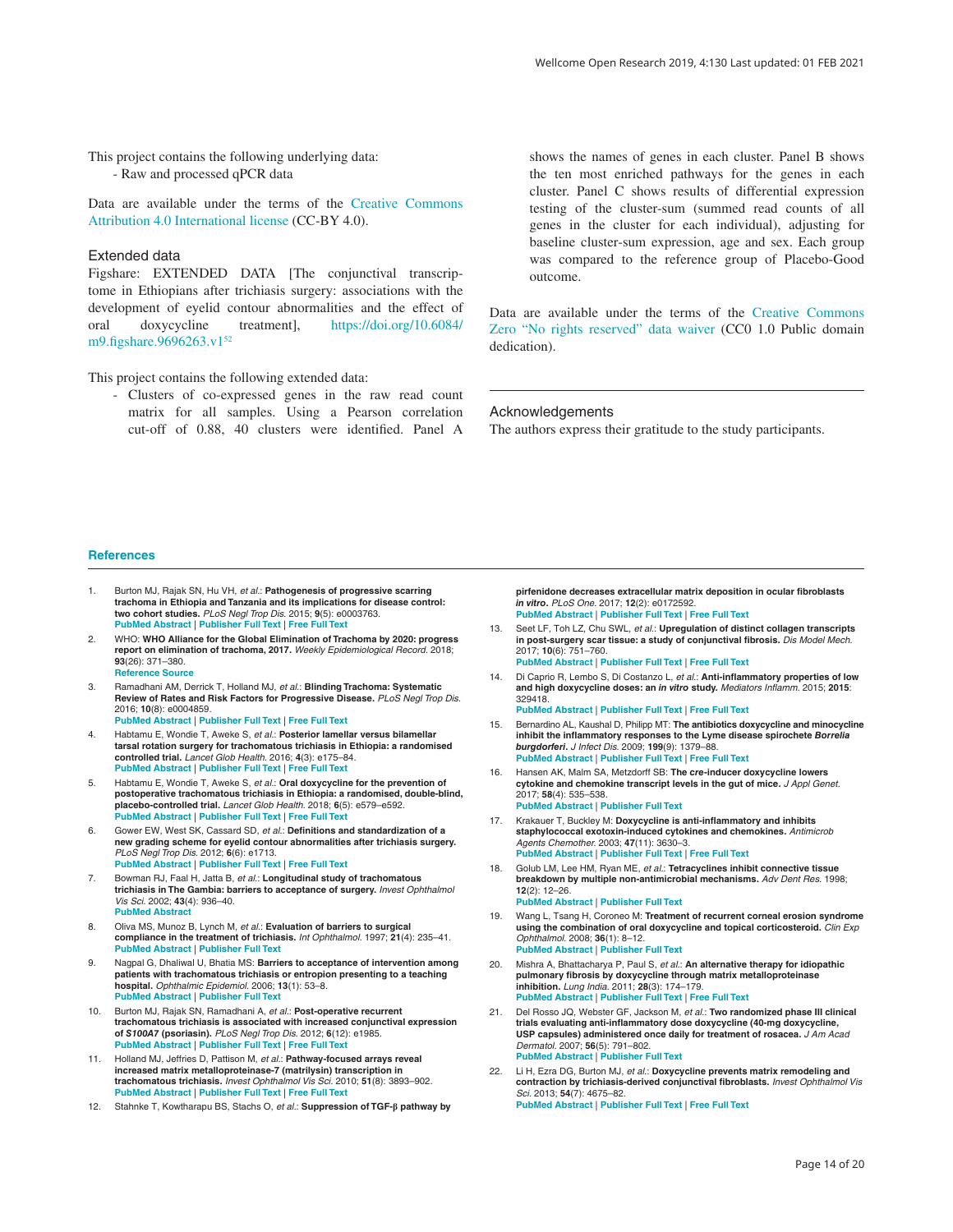- <span id="page-14-0"></span>23. Dawson CR, Jones BR, Tarizzo ML: **Guide to Trachoma Control.** 1981; 56. **[Reference Source](https://apps.who.int/iris/bitstream/handle/10665/38939/9241541571.pdf?sequence=1&isAllowed=y)**
- 24. Rajak SN, Habtamu E, Weiss HA, *et al.*: **Absorbable versus silk sutures for surgical treatment of trachomatous trichiasis in Ethiopia: a randomised controlled trial.** *PLoS Med.* 2011; **8**(12): e1001137. **[PubMed Abstract](http://www.ncbi.nlm.nih.gov/pubmed/22180732)** | **[Publisher Full Text](http://dx.doi.org/10.1371/journal.pmed.1001137)** | **[Free Full Text](http://www.ncbi.nlm.nih.gov/pmc/articles/3236737)**
- 25. Butcher R, Houghton J, Derrick T, *et al.*: **Reduced-cost** *Chlamydia trachomatis* **specific multiplex real-time PCR diagnostic assay evaluated for ocular swabs and use by trachoma research programmes.** *J Microbiol Methods.* 2017; **139**: 95–102. **[Publisher Full Text](http://dx.doi.org/10.1016/j.mimet.2017.04.010)**
- 26. Hu VH, Luthert PJ, Derrick T, *et al.*: **Immunohistochemical Analysis of Scarring Trachoma Indicates Infiltration by Natural Killer and Undefined CD45 Negative Cells.** *PLoS Negl Trop Dis.* 2016; **10**(5): e0004734. **[PubMed Abstract](http://www.ncbi.nlm.nih.gov/pubmed/27219121)** | **[Publisher Full Text](http://dx.doi.org/10.1371/journal.pntd.0004734)** | **[Free Full Text](http://www.ncbi.nlm.nih.gov/pmc/articles/4878762)**
- Derrick T, Luthert PJ, Jama H, et al.: Increased Epithelial Expression of CTGF **and S100A7 with Elevated Subepithelial Expression of IL-1**β **in Trachomatous Trichiasis.** *PLoS Negl Trop Dis.* 2016; **10**(6): e0004752. **[PubMed Abstract](http://www.ncbi.nlm.nih.gov/pubmed/27249027)** | **[Publisher Full Text](http://dx.doi.org/10.1371/journal.pntd.0004752)** | **[Free Full Text](http://www.ncbi.nlm.nih.gov/pmc/articles/4889093)**
- 28. Love MI, Huber W, Anders S: **Moderated estimation of fold change and dispersion for RNA-seq data with DESeq2.** *Genome Biol.* 2014; **15**(12): 550. **[PubMed Abstract](http://www.ncbi.nlm.nih.gov/pubmed/25516281)** | **[Publisher Full Text](http://dx.doi.org/10.1186/s13059-014-0550-8)** | **[Free Full Text](http://www.ncbi.nlm.nih.gov/pmc/articles/4302049)**
- 29. Livak KJ, Schmittgen TD: **Analysis of relative gene expression data using real-time quantitative PCR and the 2(-Delta Delta C(T)) Method.** *Methods.* 2001; **25**(4): 402–8.
	- **[PubMed Abstract](http://www.ncbi.nlm.nih.gov/pubmed/11846609)** | **[Publisher Full Text](http://dx.doi.org/10.1006/meth.2001.1262)**
- 30. Benjamini Y, Hochberg Y: **Controlling the False Discovery Rate: A Practical and Powerful Approach to Multiple Testing.** *J R Stat Soc Ser B Stat Methodol.* 1995; **57**(1): 289–300.
	- **[Publisher Full Text](http://dx.doi.org/10.1111/j.2517-6161.1995.tb02031.x)**
- 31. Chono I, Miyazaki D, Miyake H, *et al.*: **High interleukin-8 level in aqueous humor is associated with poor prognosis in eyes with open angle glaucoma and neovascular glaucoma.** *Sci Rep.* 2018; **8**(1): 14533. **[PubMed Abstract](http://www.ncbi.nlm.nih.gov/pubmed/30266980)** | **[Publisher Full Text](http://dx.doi.org/10.1038/s41598-018-32725-3)** | **[Free Full Text](http://www.ncbi.nlm.nih.gov/pmc/articles/6162267)**
- 32. Gower EW, Merbs SL, Munoz BE, *et al.*: **Rates and risk factors for unfavorable outcomes 6 weeks after trichiasis surgery.** *Invest Ophthalmol Vis Sci.* 2011; **52**(5): 2704–11. **[PubMed Abstract](http://www.ncbi.nlm.nih.gov/pubmed/21051704)** | **[Publisher Full Text](http://dx.doi.org/10.1167/iovs.10-5161)** | **[Free Full Text](http://www.ncbi.nlm.nih.gov/pmc/articles/3088559)**
- 
- 33. Habtamu E, Wondie T, Aweke S, *et al.*: **Predictors of Trachomatous Trichiasis Surgery Outcome.** *Ophthalmology.* 2017; **124**(8): 1143–1155. **[PubMed Abstract](http://www.ncbi.nlm.nih.gov/pubmed/28438414)** | **[Publisher Full Text](http://dx.doi.org/10.1016/j.ophtha.2017.03.016)** | **[Free Full Text](http://www.ncbi.nlm.nih.gov/pmc/articles/5540045)**
- 34. Page-McCaw A, Ewald AJ, Werb Z: **Matrix metalloproteinases and the regulation of tissue remodelling.** *Nat Rev Mol Cell Biol.* 2007; **8**(3): 221–33. **[PubMed Abstract](http://www.ncbi.nlm.nih.gov/pubmed/17318226)** | **[Publisher Full Text](http://dx.doi.org/10.1038/nrm2125)** | **[Free Full Text](http://www.ncbi.nlm.nih.gov/pmc/articles/2760082)**
- 35. Wolf M, Clay SM, Oldenburg CE, *et al.*: **Overexpression of MMPs in Corneas Requiring Penetrating and Deep Anterior Lamellar Keratoplasty.** *Invest Ophthalmol Vis Sci.* 2019; **60**(5): 1734–1747. **[PubMed Abstract](http://www.ncbi.nlm.nih.gov/pubmed/31022731)** | **[Publisher Full Text](http://dx.doi.org/10.1167/iovs.18-25961)** | **[Free Full Text](http://www.ncbi.nlm.nih.gov/pmc/articles/6485316)**
- 36. Cordeiro MF: **Role of transforming growth factor beta in conjunctival scarring.** *Clin Sci (Lond).* 2003; **104**(2): 181–7. **[PubMed Abstract](http://www.ncbi.nlm.nih.gov/pubmed/12546640)**
- 37. Liu Y, Liu PP, Liu L, *et al.*: **Triptolide inhibits TGF-β-induced matrix contraction and fibronectin production mediated by human Tenon fibroblasts.** *Int J Ophthalmol.* 2018; **11**(7): 1108–1113. **[PubMed Abstract](http://www.ncbi.nlm.nih.gov/pubmed/30046525)** | **[Publisher Full Text](http://dx.doi.org/10.18240/ijo.2018.07.06)** | **[Free Full Text](http://www.ncbi.nlm.nih.gov/pmc/articles/6048341)**
- 38. Thannickal VJ, Lee DY, White ES, *et al.*: **Myofibroblast differentiation by transforming growth factor-beta1 is dependent on cell adhesion and integrin**

**signaling via focal adhesion kinase.** *J Biol Chem.* 2003; **278**(14): 12384–9. **[PubMed Abstract](http://www.ncbi.nlm.nih.gov/pubmed/12531888)** | **[Publisher Full Text](http://dx.doi.org/10.1074/jbc.M208544200)**

- 39. Muiznieks LD, Keeley FW: **Molecular assembly and mechanical properties of the extracellular matrix: A fibrous protein perspective.** *Biochim Biophys Acta.* 2013; **1832**(7): 866–75. **[PubMed Abstract](http://www.ncbi.nlm.nih.gov/pubmed/23220448)** | **[Publisher Full Text](http://dx.doi.org/10.1016/j.bbadis.2012.11.022)**
- 40. Klingberg F, Hinz B, White ES: **The myofibroblast matrix: implications for tissue repair and fibrosis.** *J Pathol.* 2013; **229**(2): 298–309. **[PubMed Abstract](http://www.ncbi.nlm.nih.gov/pubmed/22996908)** | **[Publisher Full Text](http://dx.doi.org/10.1002/path.4104)** | **[Free Full Text](http://www.ncbi.nlm.nih.gov/pmc/articles/4005341)**
- 41. Barsky SH, Rao CN, Grotendorst GR, *et al.*: **Increased content of Type V Collagen in desmoplasia of human breast carcinoma.** *Am J Pathol.* 1982; **108**(3): 276–83. **[PubMed Abstract](http://www.ncbi.nlm.nih.gov/pubmed/6287844)** | **[Free Full Text](http://www.ncbi.nlm.nih.gov/pmc/articles/1916045)**
- 42. Lagacé R, Grimaud JA, Schürch W, *et al.*: **Myofibroblastic stromal reaction in carcinoma of the breast: variations of collagenous matrix and structural glycoproteins.** *Virchows Arch A Pathol Anat Histopathol.* 1985; **408**(1): 49–59. **[PubMed Abstract](http://www.ncbi.nlm.nih.gov/pubmed/3933171)** | **[Publisher Full Text](http://dx.doi.org/10.1007/BF00739962)**
- 43. Sabatelli P, Gualandi F, Gara SK, *et al.*: **Expression of collagen VI α5 and α6 chains in human muscle and in Duchenne muscular dystrophy-related muscle fibrosis.** *Matrix Biol.* 2012; **31**(3): 187–96. **[PubMed Abstract](http://www.ncbi.nlm.nih.gov/pubmed/22226732)** | **[Publisher Full Text](http://dx.doi.org/10.1016/j.matbio.2011.12.003)** | **[Free Full Text](http://www.ncbi.nlm.nih.gov/pmc/articles/3315014)**
- 44. Specks U, Nerlich A, Colby TV, *et al.*: **Increased expression of type VI collagen in lung fibrosis.** *Am J Respir Crit Care Med.* 1995; **151**(6): 1956–64. *[Publisher Full Text](http://dx.doi.org/10.1164/ajrccm.151.6.7767545)*
- 45. Abu el-Asrar AM, Geboes K, al-Kharashi SA, *et al.*: **An immunohistochemical study of collagens in trachoma and vernal keratoconjunctivitis.** *Eye (Lond).* 1998; **12**(Pt 6): 1001–1006. **[PubMed Abstract](http://www.ncbi.nlm.nih.gov/pubmed/10326004)** | **[Publisher Full Text](http://dx.doi.org/10.1038/eye.1998.257)**
- 46. Abu el-Asrar AM, Geboes K, al-Kharashi SA, *et al.*: **Collagen content and types in trachomatous conjunctivitis.** *Eye (Lond).* 1998; **12**(Pt 4): 735–739. **[PubMed Abstract](http://www.ncbi.nlm.nih.gov/pubmed/9850275)** | **[Publisher Full Text](http://dx.doi.org/10.1038/eye.1998.179)**
- 47. McElvanney AM: **Doxycycline in the management of** *pseudomonas* **corneal melting: two case reports and a review of the literature.** *Eye Contact Lens.* 2003; **29**(4): 258–61. **[PubMed Abstract](http://www.ncbi.nlm.nih.gov/pubmed/14555906)** | **[Publisher Full Text](http://dx.doi.org/10.1097/01.icl.0000086490.38331.58)**
- 48. Dursun D, Kim MC, Solomon A, *et al.*: **Treatment of recalcitrant recurrent corneal erosions with inhibitors of matrix metalloproteinase-9, doxycycline and corticosteroids.** *Am J Ophthalmol.* 2001; **132**(1): 8–13. **[PubMed Abstract](http://www.ncbi.nlm.nih.gov/pubmed/11438047)** | **[Publisher Full Text](http://dx.doi.org/10.1016/s0002-9394(01)00913-8)**
- 49. Iovieno A, Lambiase A, Micera A, *et al.*: *In vivo* **characterization of doxycycline effects on tear metalloproteinases in patients with chronic blepharitis.** *Eur J Ophthalmol.* 2009; **19**(5): 708–16. **[PubMed Abstract](http://www.ncbi.nlm.nih.gov/pubmed/19787586)** | **[Publisher Full Text](http://dx.doi.org/10.1177/112067210901900504)**
- 50. Sjöwall J, Ledel A, Ernerudh J, *et al.*: **Doxycycline-mediated effects on persistent symptoms and systemic cytokine responses post-neuroborreliosis: a randomized, prospective, cross-over study.** *BMC Infect Dis.* 2012; **12**: 186. **[PubMed Abstract](http://www.ncbi.nlm.nih.gov/pubmed/22876748)** | **[Publisher Full Text](http://dx.doi.org/10.1186/1471-2334-12-186)** | **[Free Full Text](http://www.ncbi.nlm.nih.gov/pmc/articles/3507907)**
- 51. derrick t: **The conjunctival transcriptome in Ethiopians after trichiasis surgery: associations with the development of eyelid contour abnormalities and the effect of oral doxycycline treatment.** *figshare.* Dataset. 2019. **<http://www.doi.org/10.6084/m9.figshare.9696143.v1>**
- 52. derrick t: **EXTENDED DATA [The conjunctival transcriptome in Ethiopians after trichiasis surgery: associations with the development of eyelid contour abnormalities and the effect of oral doxycycline treatment].** *figshare.* Dataset. 2019.

**<http://www.doi.org/10.6084/m9.figshare.9696263.v1>**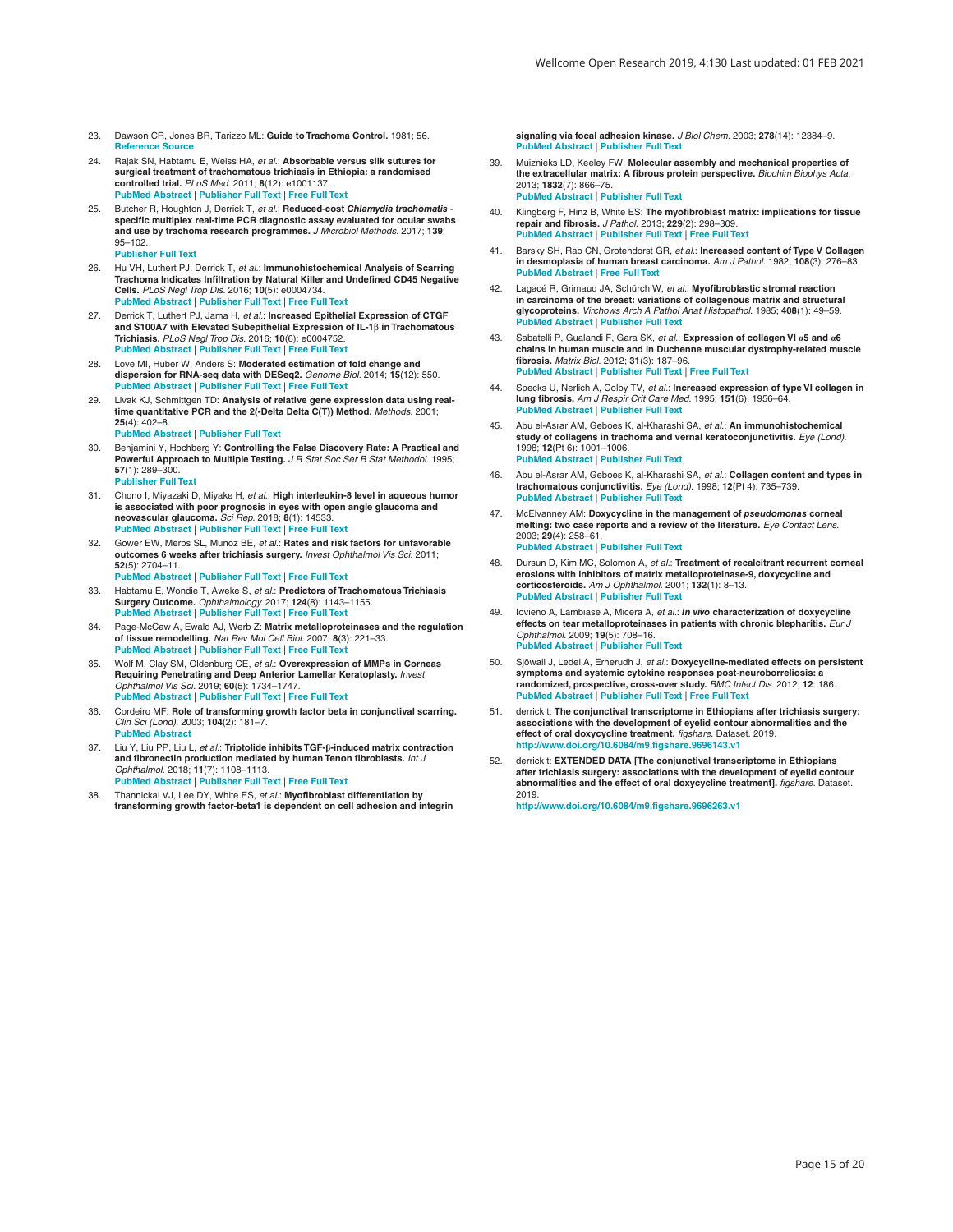# **Open Peer Review**

# **Current Peer Review Status:**

**Version 1**

Reviewer Report 01 February 2021

# <https://doi.org/10.21956/wellcomeopenres.16862.r41831>

**© 2021 Ong H.** This is an open access peer review report distributed under the terms of the [Creative Commons](https://creativecommons.org/licenses/by/4.0/) [Attribution License](https://creativecommons.org/licenses/by/4.0/), which permits unrestricted use, distribution, and reproduction in any medium, provided the original work is properly cited.



# **Hon Shing Ong**

 $1$  Tissue Engineering and Cell Therapy Group, Singapore Eye Research Institute, Singapore, Singapore

<sup>2</sup> Corneal and External Diseases Department, Singapore National Eye Centre, Singapore, Singapore

This study sought to investigate the transcriptional changes associated with the early development of eyelid contour abnormalities (ECA) following trichiasis surgery. It also aimed to evaluate the effects of doxycycline on such transcription patterns.

The research question is important. Despite being a significant cause of ocular morbidity, the underlying mechanisms of ECA development following trichiasis surgery is unclear. This translates to a lack of effective therapies for the prevention or treatment of ECA. ECA is also an important reason why patients with trachoma refuse sight-saving trichiasis surgeries. Thus, understanding the transcriptional changes is an important step forward in figuring out the pathophysiology of ECA and the development of potentially more effective therapies. Furthermore, doxycycline is a widely used drug for inflammatory disorders of the ocular surface. Establishing the antiinflammatory and anti-fibrotic effects of oral doxycycline in trachomatous lid pathologies is thus clinically relevant.

The study was designed within a randomised, double-masked, placebo-controlled trial. This is appropriate to address the study hypothesis. The work performed by the authors has been presented well with methodologies and analyses clearly described.

Some minor points to consider:

- Abstract: '12 in each treatment/ECA outcome group' requires more description. From the 1. abstract, it is unclear to the reader, what these groups are. It is only available in the methods section of the main manuscript.
- 2. Methods: The nurse-surgeons have been described as 'experienced'. Perhaps a quantification of the number of years of experience (e.g. median or range) of the nurses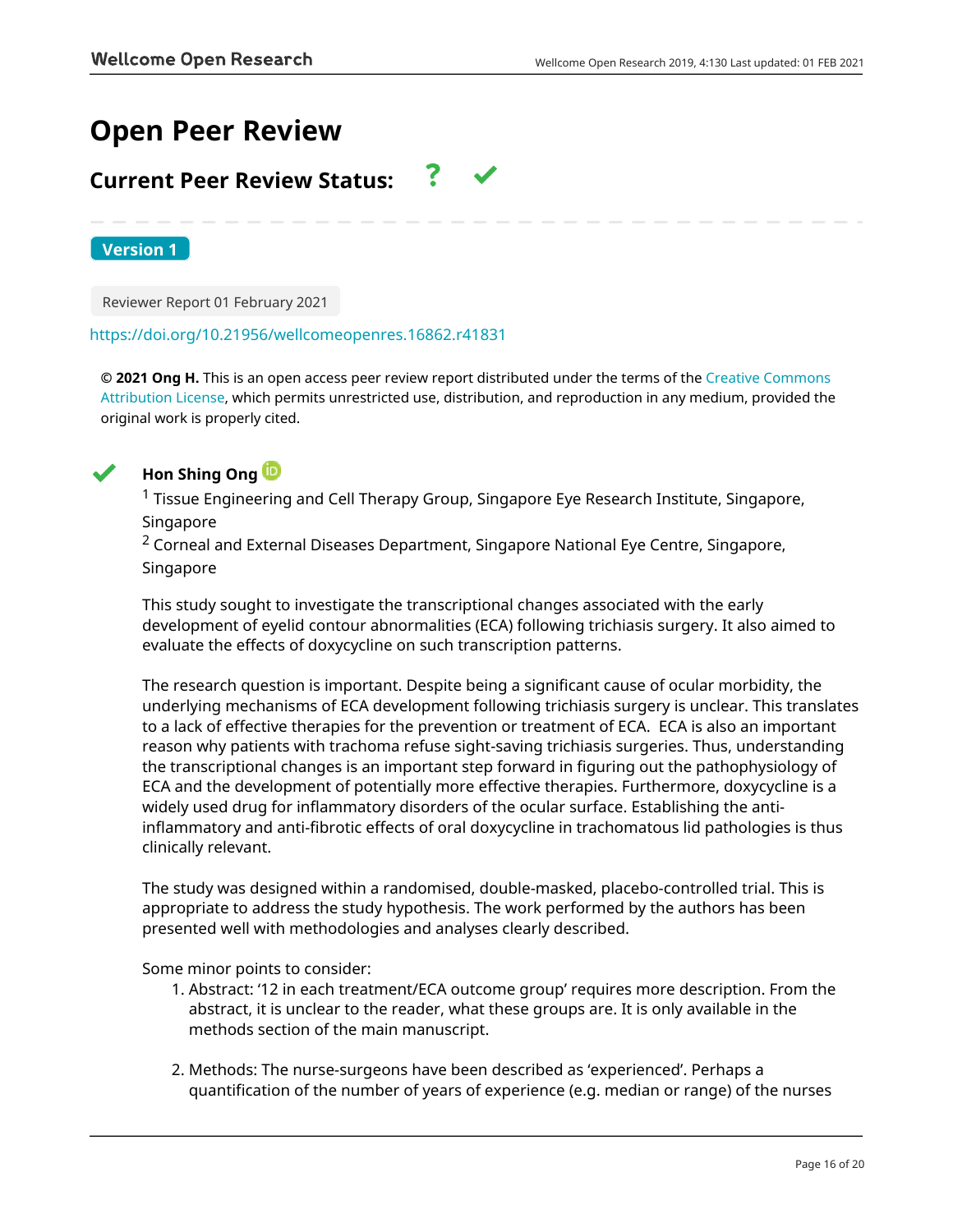should be included. Also, how many nurse-surgeons were involved in this study?

- 3. Methods: As this is within an RCT, the method of randomisation should be described.
- 4. Methods: Were there specific exclusion criteria (e.g. patients already on specific antiinflammatory drugs)?
- 5. Methods: Of the 98 samples that failed QC, which groups were the samples from? Was the number of failed samples relatively equal in the moderate/severe ECA group compared to samples taken from individuals without/mild ECA?
- 6. Methods: Details of the power calculation for both analyses should be included. Were the sample sizes adequate to detect differences between the groups for the RNA seq experiments? Also, the power of the study is relevant as the study reported results showing no evidence of doxycycline treatment affecting gene expression and ECA development.
- 7. Results: The first paragraph of the results have been described in the Methods section and can probably be left out.
- Results: For table 1, were there significant differences in the baseline characteristics 8. between the groups?
- 9. Results: For table 2, it appears that more genes were up-regulated in poor outcome groups compared to control groups. Also, there were a higher number of differentially expressed genes in the 'doxycycline-good' group compared to 'placebo-good' group. Were these statistically significant?
- 10. Results: For table 5, were there significant differences in the baseline clinical and demographic characteristics between the groups?
- 11. Discussion: The authors could perhaps include a short paragraph on the relevance of their transcriptome findings on understanding the pathophysiology of ECA development and how this is important in the future development of targeted anti-inflammatory or antifibrotic therapies.

**Is the work clearly and accurately presented and does it cite the current literature?** Yes

**Is the study design appropriate and is the work technically sound?**

Yes

**Are sufficient details of methods and analysis provided to allow replication by others?** Yes

**If applicable, is the statistical analysis and its interpretation appropriate?** Partly

# **Are all the source data underlying the results available to ensure full reproducibility?**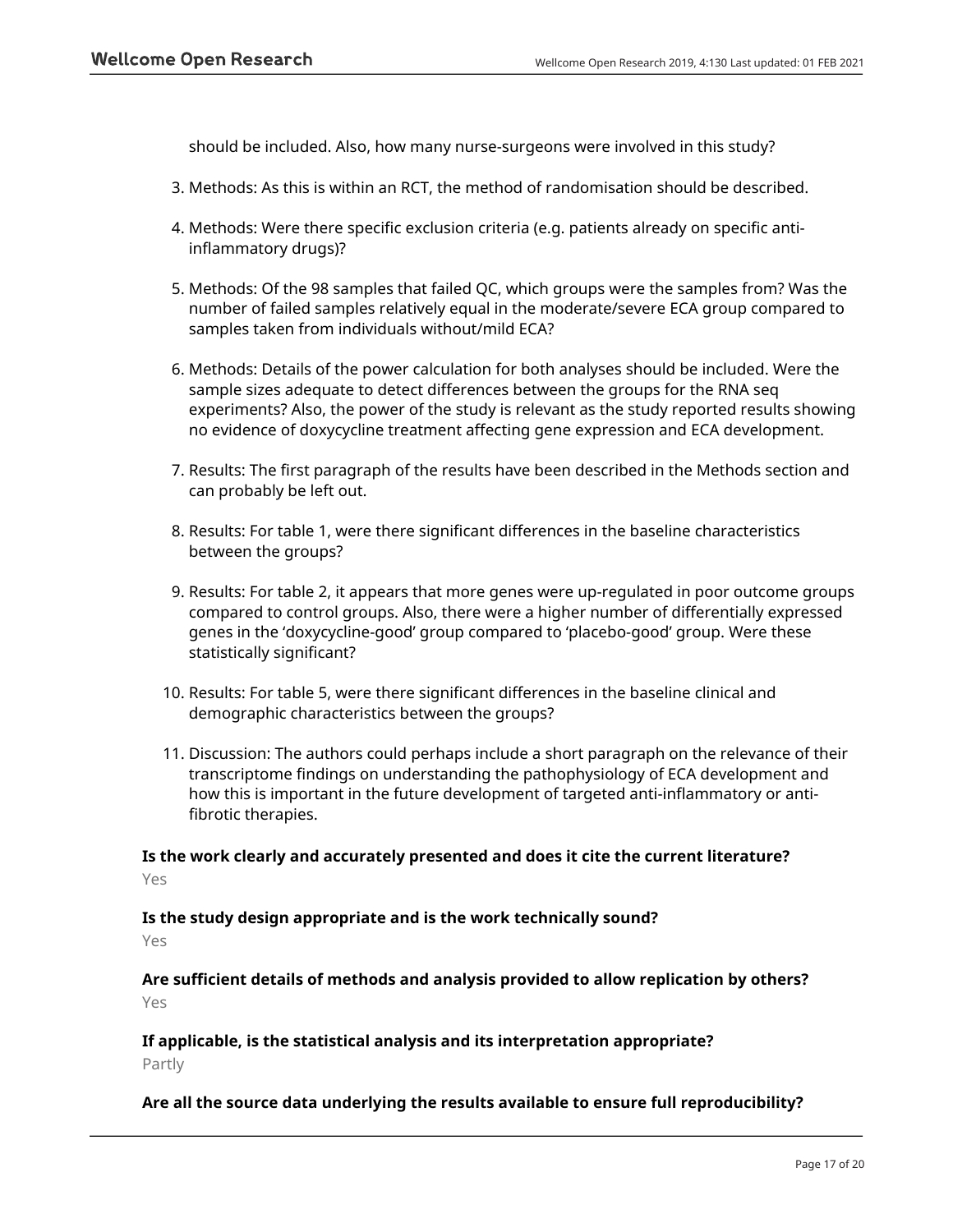Yes

# **Are the conclusions drawn adequately supported by the results?**

Yes

*Competing Interests:* No competing interests were disclosed.

*Reviewer Expertise:* Various aspects of corneal and external eye diseases, corneal transplantation (Clinical and Translational);Ocular surface inflammation and scarring;Phenotype characterisation and biomarkers of ocular surface scarring diseases (cicatrising conjunctivitis);Cell-based therapies for corneal diseases.

**I confirm that I have read this submission and believe that I have an appropriate level of expertise to confirm that it is of an acceptable scientific standard.**

Reviewer Report 04 October 2019

# <https://doi.org/10.21956/wellcomeopenres.16862.r36397>

**© 2019 Gower E.** This is an open access peer review report distributed under the terms of the [Creative Commons](https://creativecommons.org/licenses/by/4.0/) [Attribution License](https://creativecommons.org/licenses/by/4.0/), which permits unrestricted use, distribution, and reproduction in any medium, provided the original work is properly cited.

#### ? **Emily W. Gower**

Department of Epidemiology, University of North Carolina at Chapel Hill, Chapel Hill, NC, USA

This manuscript reports data from a novel study investigating the association between gene expression patterns and eyelid contour abnormality development following trichiasis surgery. This is an important study, as little is known about the pathophysiology of ECAs in this population.

The manuscript is well written and describes in detail the analyses used.

Prior research has demonstrated that the immediate post-operative appearance has a significant impact on both return of trichiasis and the development of eyelid contour abnormalities. At present, the manuscript does not address this issue. The following recommendations should be considered for addressing this gap:

- $\circ$  In the introduction, paragraph 3, it would be useful to discuss the existing literature on the association between surgical appearance and subsequent ECAs (where the authors discuss that the pathophysiology is unknown).
- $\circ$   $\,$  In a masked fashion, review the post-operative photos (either immediate or 1 day) to assess the eyelid contour for the 48 individuals included in the primary analyses and report whether there are differences between groups.
- Evaluate the impact of the post-operative contour on the genetic results. It is likely that both the contour and the underlying genetic upregulation both impact the development of ECA,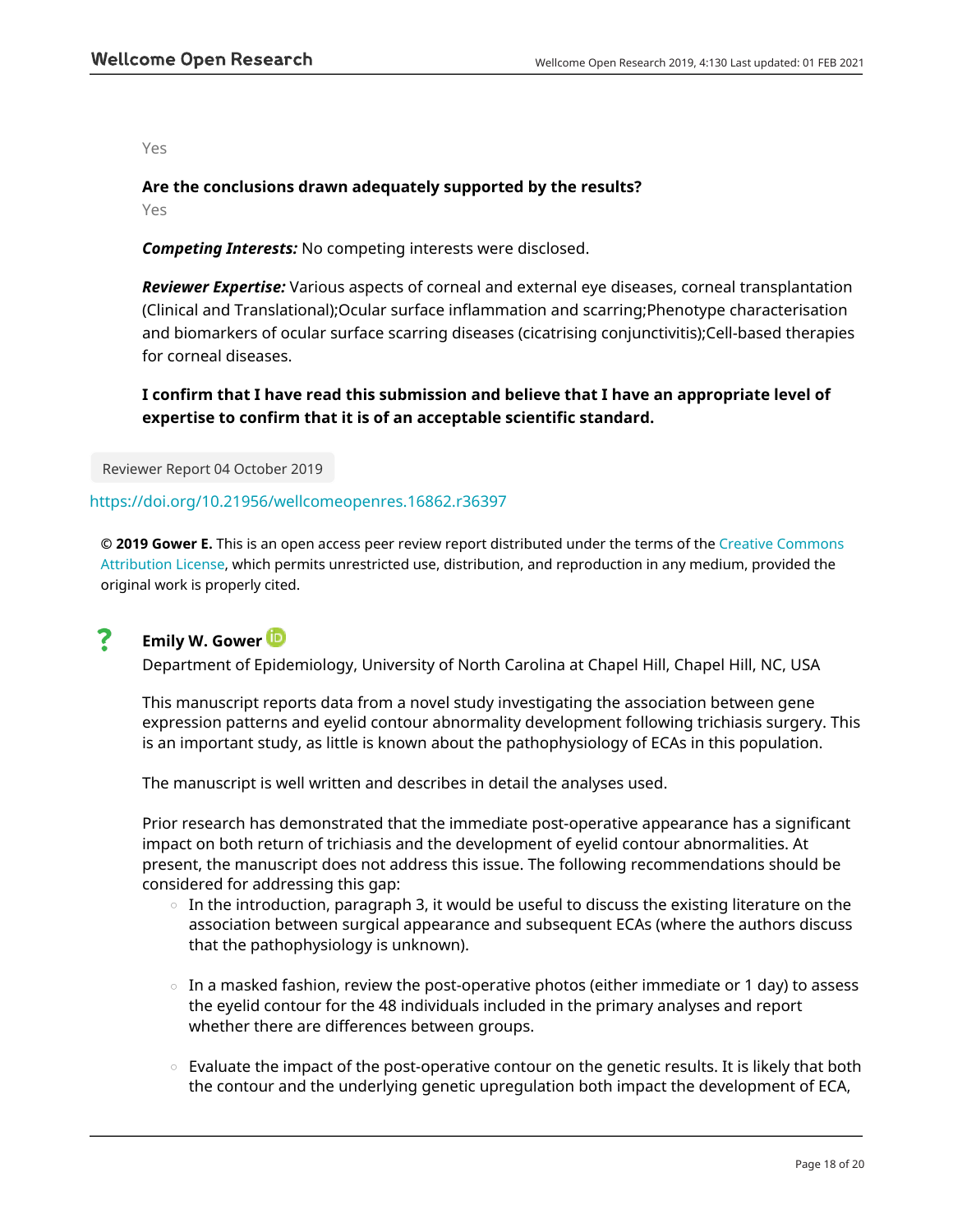and possibly the regression of ECAs seen in the early post-operative period, but not at later visits.

# Methods:

Exam section, last paragraph: Please clarify that it is the conjunctival scarring that was graded with the FPC system.

Last paragraph before data analysis: Were the samples that failed randomly distributed or were they more commonly from one or more groups - either one of the 4 groups, or did they vary by age and/or sex.

There is a bit of a mix of methods in the results and results in the methods section. Recognizing that sometimes it is important to describe results of intermediate steps in the methods when they influence the next set of methods, please review and consider not repeating specific aspects. For example, the first paragraph of the results is nearly a copy/paste from the methods.

# Discussion:

Bottom of page 12: Please include discussion regarding prior research that has shown a strong association between immediate post-op appearance and early outcomes. [Merbs, PLOS NTD 2012 reports that 85% of the time ECAs were predicted based on immediate post-op appearance]

# Minor suggestions:

In the introduction the word "recurrence" is used instead of post-operative trichiasis. In keeping with WHO recommendation, it would be good to use the latter instead.

The introduction reports 12-22% "recurrence" within 12 months after surgery and then cites the study used for this analysis and one other by this group. There is a much broader range of PTT rates, and studies have been reported by other groups. This statement should be modified to reflect the range of rates reported in the literature.

Please check references in the 3<sup>rd</sup> paragraph of the introduction. At present, the second sentence references the grading scheme for ECAs, but is discussing the corneal damage and vision loss associated with ECAs.

Same paragraph, "patient's" should be "patients'"

Second to last paragraph of introduction: please add numbers or %s regarding ECAs, as was done with the TT numbers.

# **Is the work clearly and accurately presented and does it cite the current literature?** Partly

**Is the study design appropriate and is the work technically sound?**

Yes

# **Are sufficient details of methods and analysis provided to allow replication by others?** Yes

# **If applicable, is the statistical analysis and its interpretation appropriate?**